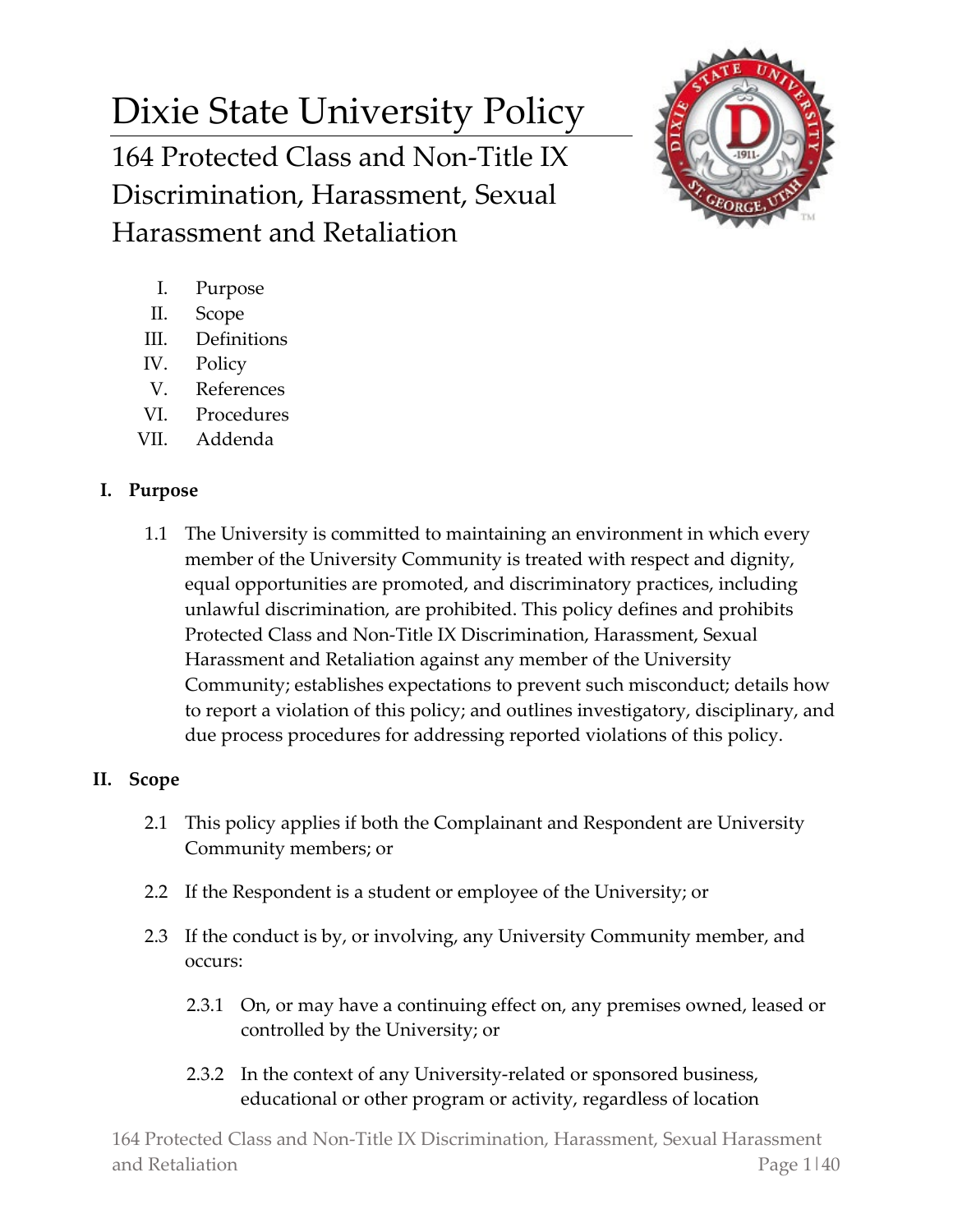(including travel, study abroad, research, conferences, or internship programs); or

- 2.3.3 Through the use of University-owned or provided technology resources; or
- 2.3.4 If the conduct has a nexus to the University, such as continuing adverse effect, or the creation or continuation of a hostile environment; or
- 2.3.5 Where otherwise required by law.
- 2.4 If a Respondent is affiliated with the University, but is not a student or employee of the University, the affiliated entity's procedures may apply to the investigation and any resulting action.
- 2.5 The University has authority to investigate an allegation under this policy if the University becomes aware of an allegation within 180 calendar days from the date the incident(s) occurred. For ongoing misconduct, if the University becomes aware of the alleged misconduct within 180 days of the last incident, the University may also consider investigating an incident that occurred prior to the last 180 days. Any complaint submitted to the University after 180 days must include a statement of good cause explaining why the complaint was not submitted to the University within the 180-day period. The Director of Equity Compliance and Title IX (the Director) will make a determination as to whether the statement of good cause is sufficient to permit an investigation to proceed under this policy.
	- 2.5.1 When the notice/complaint is submitted to the University affected by a significant time delay, the University will apply the policy and procedures in place at the time of the alleged misconduct.
- 2.6 If the Respondent is unknown or not a member of the University Community, the Office of Equity Compliance and Title IX will assist the affected individual in identifying appropriate University supportive measures and resources and non-University resources, and, at the individual's request, may assist in contacting law enforcement. In addition, the University may take other actions such as providing interim measures or accommodations to protect the individual and the University Community.
- 2.7 Withdrawal or Termination by a Respondent. If during the University's review, investigation, and/or processing of a Complaint a Respondent employee resigns, or a Respondent student withdraws or terminates enrollment, the University may decide to proceed with the review,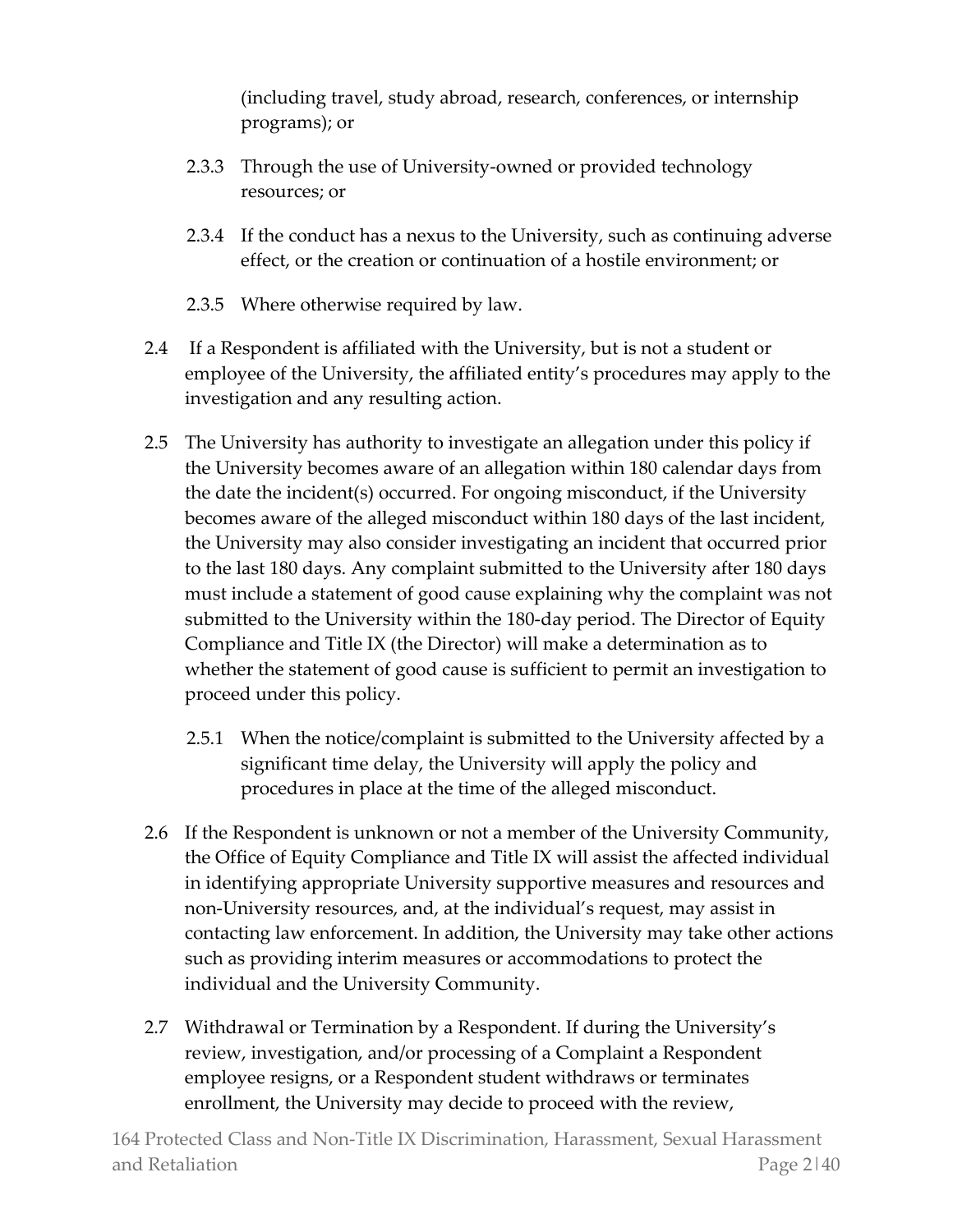investigation and processing of the Complaint. The University also reserves the right to impose sanctions on the former employee or student, including but not limited to conditioning their right to reapply, not providing a reference or placing notations on a student's transcripts.

# **III. Definitions**

- 3.1 *Adverse Actions:* Any act or omission that results in a materially adverse impact on the terms, conditions, and privileges of students, faculty, and staff, violates this policy when it is motivated by discrimination based on protected characteristics or in retaliation for protected activity. Adverse actions are not limited to denial of access to programs, services, or the provision of lesser services and do not necessarily involve the loss of money.
- 3.2 *Advisor*: Any person a Complainant or Respondent chooses as a support person and/or to consult with during any proceeding or meeting under this policy. An Advisor may not speak on behalf of a party and is limited to being a non-active participant in any proceeding or meeting under this policy.
- 3.3 *Alternate Resolution:* An informal process by which a mutually agreed-upon resolution of an allegation of Protected Class or Non-Title IX Discrimination, Harassment, Sexual Harassment, or Retaliation is reached.
- 3.4 *Complaint:* A report received by the University's Office of Equity Compliance and Title IX alleging Protected Class or Non-Title IX Discrimination, Harassment, Sexual Harassment and/or Retaliation.
- 3.5 *Complainant:* A member of the University Community who is alleged to have experienced Protected Class and Non-Title IX Discrimination, Harassment, Sexual Harassment, and/or retaliation.
- 3.6 *Confidential Resource*: A mental health counselor, health service provider, a University Ombuds, and/or a victim advocate with whom a Complainant may speak confidentially if a Complainant would like the details of an incident to be kept confidential.
- 3.7 *Consent*: Knowing, voluntary, and clear permission by word or action to engage in a sexual activity. Cannot be obtained through coercion, fraudulence, or from a person whom the Respondent knows, or should reasonably know, is incapacitated. Must be given by each participating party and may be given only by someone who is 18 years of age or older and who is not mentally and/or physically incapacitated. Consent is active, not passive. Consent requires an affirmatively-communicated willingness through words and/or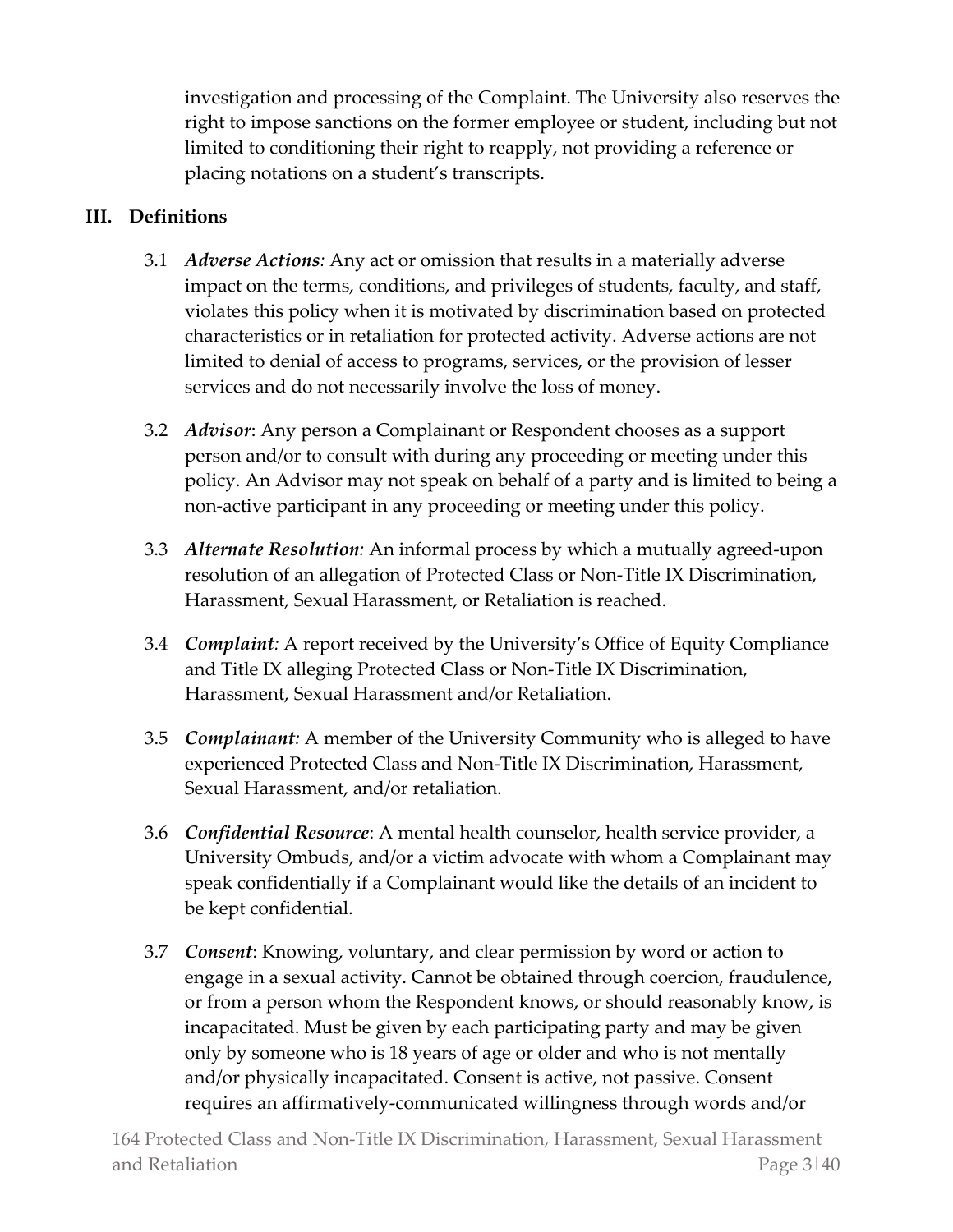actions to participate in a sexual activity. Silence alone may not be interpreted as consent.

- 3.8 *Consent Responsibility*: Since each individual may experience the same interaction in different ways, it is the responsibility of each party to determine that the other has consented before engaging in a sexual activity. This policy is violated by a Respondent who engages in a sexual activity with a Complainant without Complainant's consent.
	- 3.8.1 If consent is not clearly provided prior to engaging in the sexual activity, consent may be ratified by word or action at some point during the sexual activity or thereafter, but clear communication from the outset is advisable. Consent requires a clear expression in words or actions that the other individual consents to a specific sexual activity. Reasonable reciprocation may be implied. For example, if a person kisses you, you can kiss them back (if you want to) without the need to explicitly obtain the person's consent to being kissed back. Consent can be withdrawn at any time. If consent is withdrawn, that sexual activity should immediately cease. Consent to some sexual contact (such as kissing or fondling) cannot be presumed to be consent for other sexual activity (such as intercourse). A current or previous intimate relationship is insufficient to constitute consent. Use of alcohol or drugs does not diminish an individual's responsibility to obtain consent prior to engaging in a sexual activity.
	- 3.8.2 The existence of consent is based on the totality of the circumstances evaluated from the perspective of a reasonable person in the same or similar circumstances, including the context in which the alleged incident occurred and any similar previous pattern evidenced.
- 3.9 *Director:* The University's Director of Equity Compliance or designee that is authorized and designated by the University to coordinate its efforts to comply with Protected Class and Non-Title IX responsibilities under state and federal law.
- 3.10 *Discrimination:* Treating an individual or group differently or less favorably (e.g., denying rights, benefits, equitable treatment, or access to facilities available to others) on the basis of Protected Class or Non-Title sex-based discrimination.
- 3.11 *Draft Investigative Report:* A document issued by an investigator providing a summary of Complainant's allegation(s), Respondent's responses (if any),

164 Protected Class and Non-Title IX Discrimination, Harassment, Sexual Harassment and Retaliation **Page 4|40**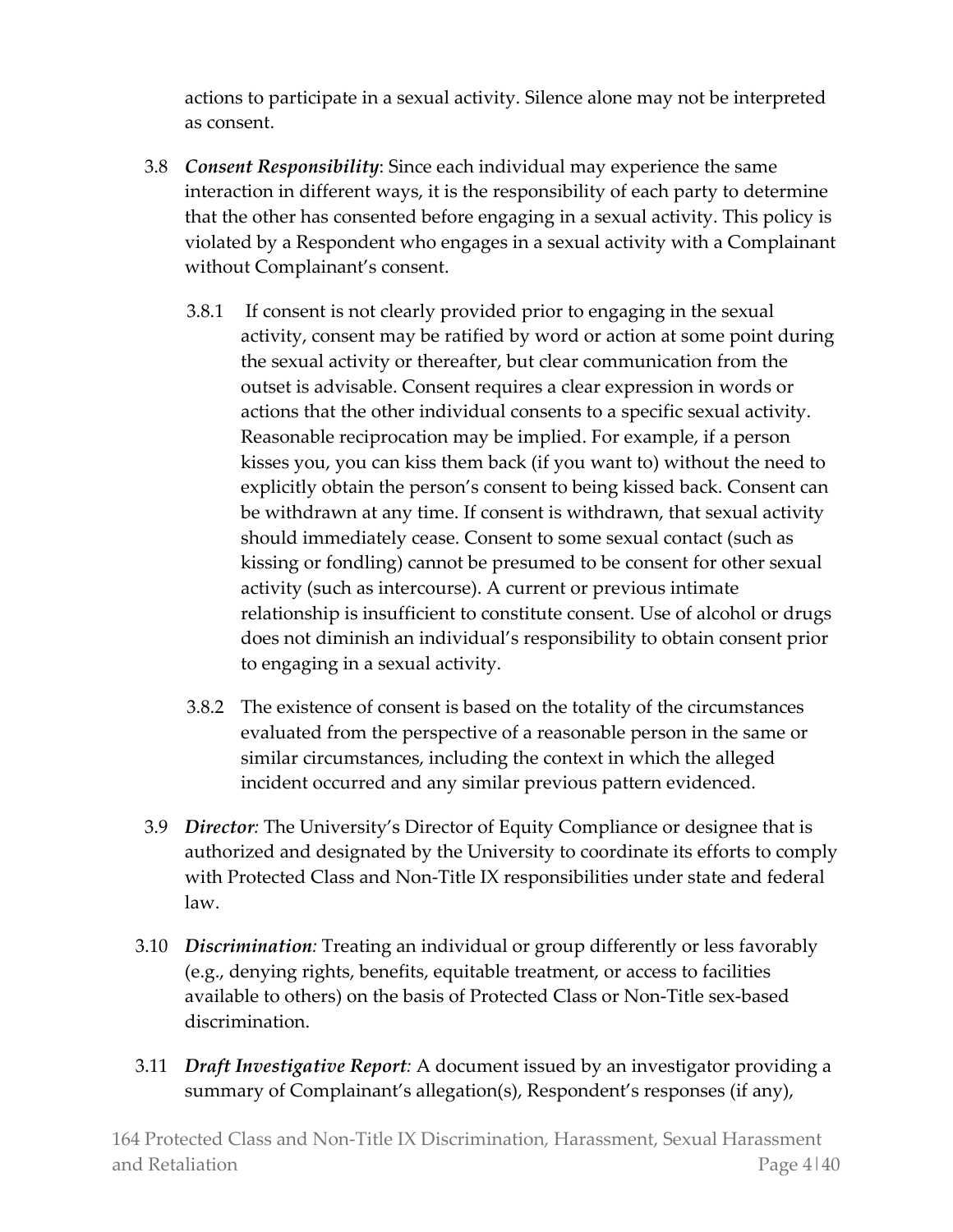relevant evidence, and material witness statements, as well as preliminary factual findings.

- 3.12 *Final Investigative Report:* A document issued by an investigator after each party's opportunity to review the Draft Investigative Report and evidence collected during the investigation, which fairly summarizes all relevant evidence, identifies material witnesses and summarizes their statements, and describes the investigation procedures.
- 3.13 *Grievance Process:* A formal process commenced by the filing of a Complaint, including formal investigation and presentation to a Policy 164 Adjudicator for determination as to whether a Respondent is responsible for a violation of this policy, and the issuance of any related sanction(s).
- 3.14 *Harassment:* Unwelcome or offensive behavior that is based upon an individual's or group's Protected Class. Harassment may include conduct that is verbal, written, or physical in nature. Harassment that creates a Hostile Environment is prohibited by this policy. A person is capable of engaging in prohibited Harassment even if the person belongs to the same Protected Class as the individual or group targeted.
	- 3.14.1 Conduct that may constitute Harassment includes, but is not limited to:
		- 3.14.1.1 An epithet, slur, negative stereotyping, or threatening, intimidating or hostile act that relates to an individual's or group's Protected Class;
		- 3.14.1.2 Placing on a wall, bulletin board, email, or elsewhere on University premises, material that shows hostility or aversion to an individual's or group's Protected Class;
		- 3.14.1.3 Graphic, abusive, degrading, intimidating, or obscene jokes, comments, remarks or gestures directed at an individual based on Protected Class;
		- 3.14.1.4 Physical contact or intimidation against an individual or group based on Protected Class;
		- 3.14.1.5 Teasing, tricking, gossiping, workplace slighting, or excluding an individual from a project or activity, and any other workplace act, or educational program or activity, including an omission, done or not done taken because of a person's or group's Protected Class; or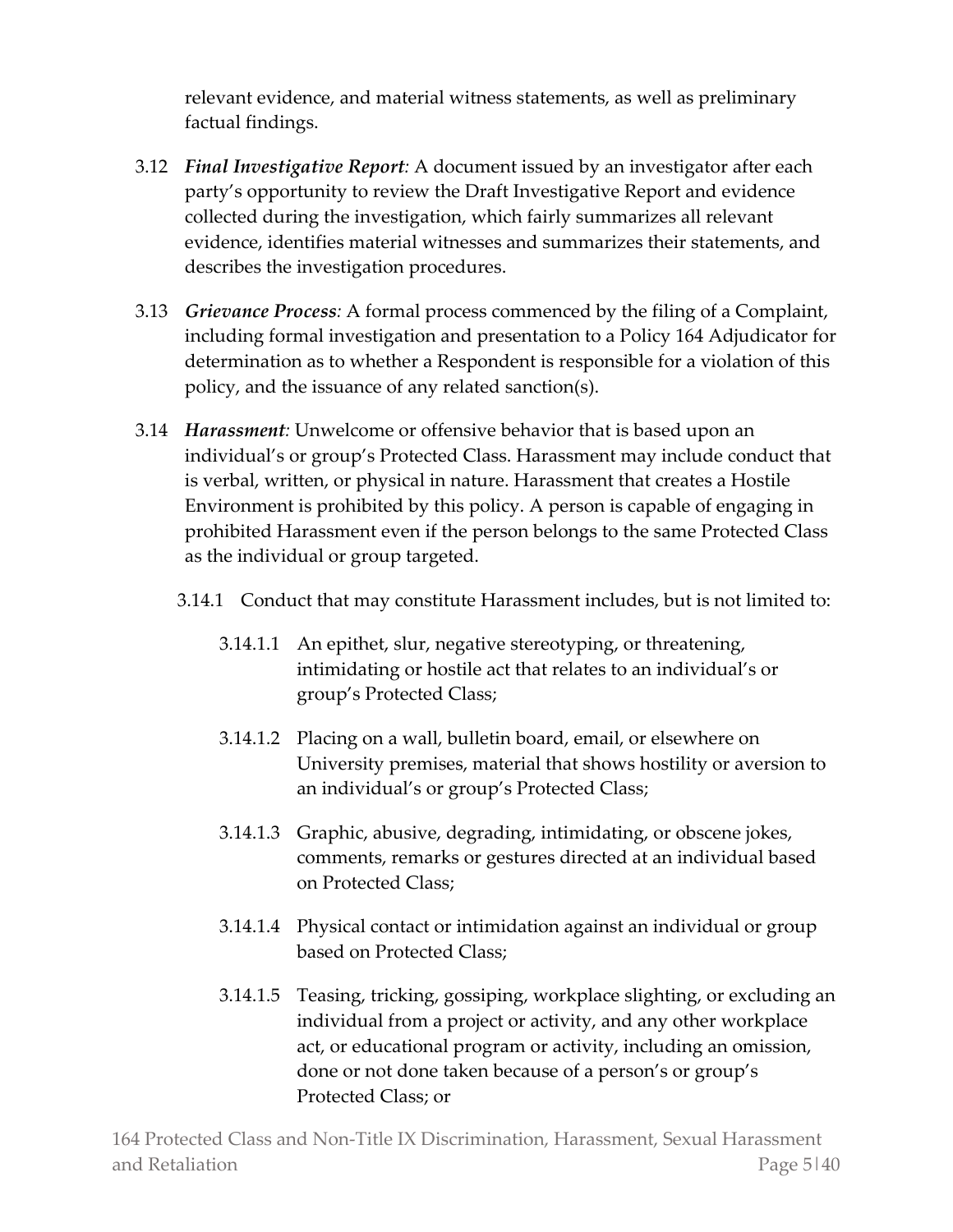- 3.14.1.6 Retaliatory harassment occurs when any similar conduct is done in retaliation for engaging in a Protected Activity.
- 3.14.2 If, following an investigation under this policy, unwelcome and offensive conduct is identified but does not currently constitute Harassment, the University may direct a Respondent to cease such conduct, if such conduct might constitute Harassment were it to continue or be repeated.
- 3.14.3 The forgoing definition of Harassment is not intended to limit academic freedom to discuss, teach, research, or publish regarding matters related to protected class. This policy does not prohibit authentic, civil discussions, or the holding of civil expressions of opinions. A person's disagreement with, or dislike for, a statement or expression is not proof that the statement or expression was threatening, intimidating, degrading, objectively offensive, or hostile.
- 3.15 *Mandatory Reporter:* Every University employee except if an employee defined as a Confidential Resource. With the exception of student employees, students are not Mandatory Reporters, but are encouraged to report suspected violations of this policy.
- 3.16 *Non-Title IX Sex-Based Status:* A common characteristic of a group that is legally protected from adverse treatment on the basis of sex, gender, sexual orientation, gender identity, gender expression, or pregnancy by which an individual qualifies for protection by a law, policy, or similar authority group and is not otherwise covered by or subject to Title IX and Policy 154.
- 3.17 *Notice of Investigation:* The written communication issued by the Director apprising the parties of the University's initiation of an investigation following the filing of a Complaint.
- 3.18 *Notice of Opportunity to Review Draft Investigative Report and Evidence:* The written communication issued by an investigator to the parties at the conclusion of the initial investigation, apprising the parties and their Advisors of their equal opportunity to review and respond to evidence and the Draft Investigative Report.
- 3.19 *Party:* A Complainant or Respondent.
- 3.20 *Policy 164 Adjudicator:* An individual designated by the Director Compliance to (1) review the Final Investigative Report and factual evidence collected during the University's investigation; (2) to determine whether a policy

164 Protected Class and Non-Title IX Discrimination, Harassment, Sexual Harassment and Retaliation **Page 6** and Retaliation **Page 6** and Retaliation **Page 6** and Page 6 and Page 6 and Page 6 and Page 6 and Page 6 and Page 6 and Page 6 and Page 6 and Page 6 and Page 6 and Page 6 and Page 7 and Page 7 and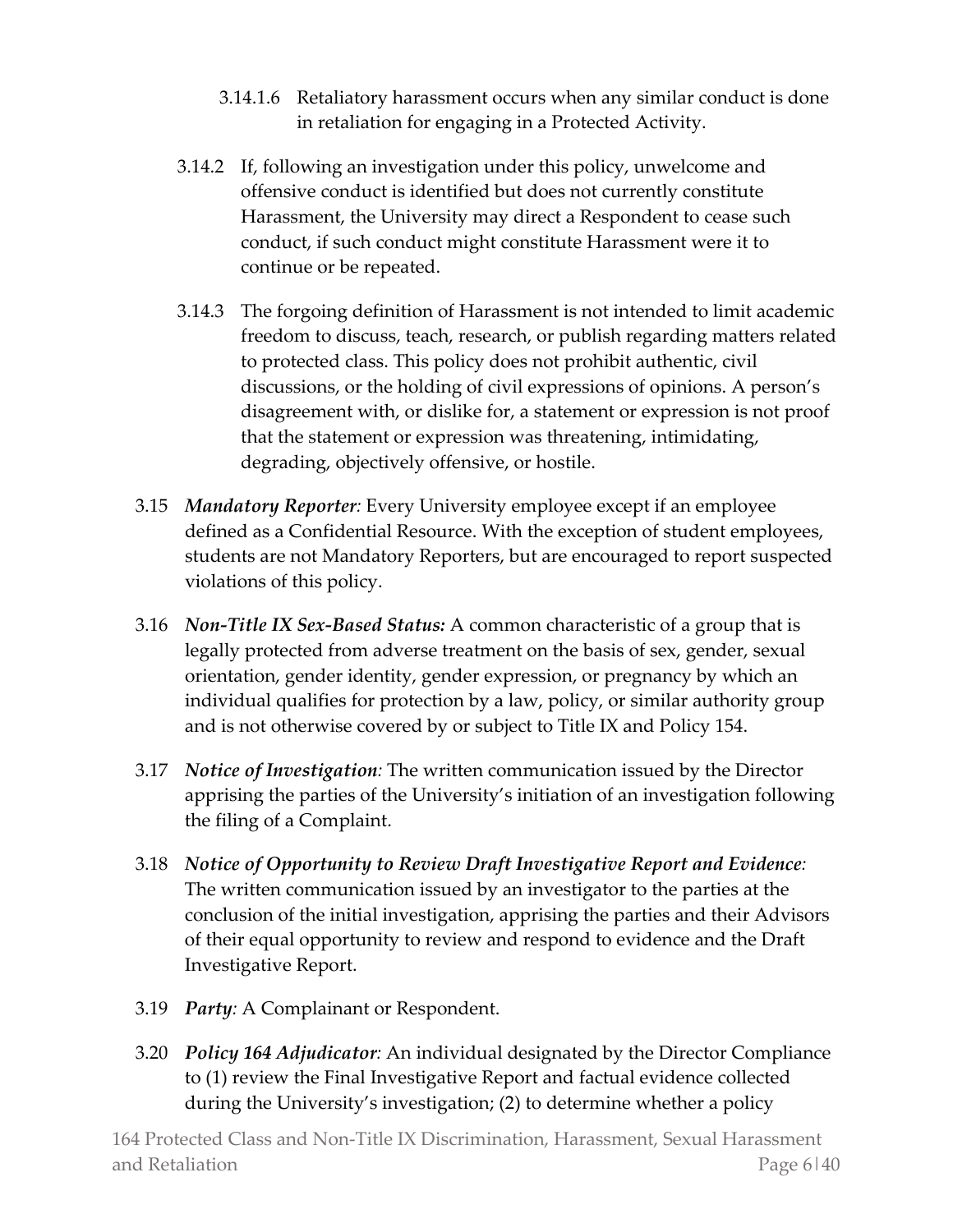violation occurred; (3) and to prepare the Written Determination and issue it to the parties.

- 3.21 *Preponderance of Evidence:* More likely than not, based on all the reasonable evidence and reasonable inferences from the evidence. The evidentiary standard used during investigation/review to determine if a policy violation occurred.
- 3.22 *Protected Activity:* Making a good faith report under this policy; filing an external complaint of Protected Class or Non-Title IX discrimination, harassment or retaliation; opposing in a reasonable manner and consistent with University policy an action reasonably believed to constitute a violation of this policy; participating in proceedings involving a complaint under this Policy or under relevant law; or any other activity protected by federal or state civil rights law.
- 3.23 *Protected Class:* A group with a common characteristic who are legally protected from adverse treatment on the basis of that characteristic. For purposes of this policy, Protected Class characteristics include race, ethnicity, color, religion, age, national origin, physical or mental disability, veteran status, genetic information, or any other non-sex-based status protected under applicable federal, state, or local law. (Protected Class characteristics of sex, gender, sexual orientation, gender identity, gender expression, or pregnancy are generally covered under University Policy 154 but may be addressed here in cases where Policy 154 does not have jurisdiction under Policy 154). If an individual or group discriminates against, harasses, or retaliates against an individual or group because that person believes the individual or group is a member of a Protected Class, that conduct may violate this policy even if the individual or group does not actually belong to that class.
- 3.24 *Reporter:* An individual who reports conduct alleged to be in violation of this policy but who is not the individual or group who allegedly experienced the prohibited conduct.
- 3.25 *Respondent:* An individual accused of Protected Class or Non-Title IX Discrimination, Harassment, or Retaliation under this policy.
- 3.26 *Responsible Employee:* Every University employee except an employee defined as a Confidential Resource. A Responsible Employee is a Mandatory Reporter for purposes of this policy.
	- 3.26.1 A Responsible Employee is not required to report information disclosed (1) at public awareness events (e.g., candlelight vigils, protests, or other

164 Protected Class and Non-Title IX Discrimination, Harassment, Sexual Harassment and Retaliation **Page 7** and Retaliation **Page 7** and Retaliation **Page 7** and Page 7 and Page 7 and Page 7 and Page 7 and Page 7 and Page 7 and Page 7 and Page 7 and Page 7 and Page 7 and Page 7 and Page 7 and Page 7 and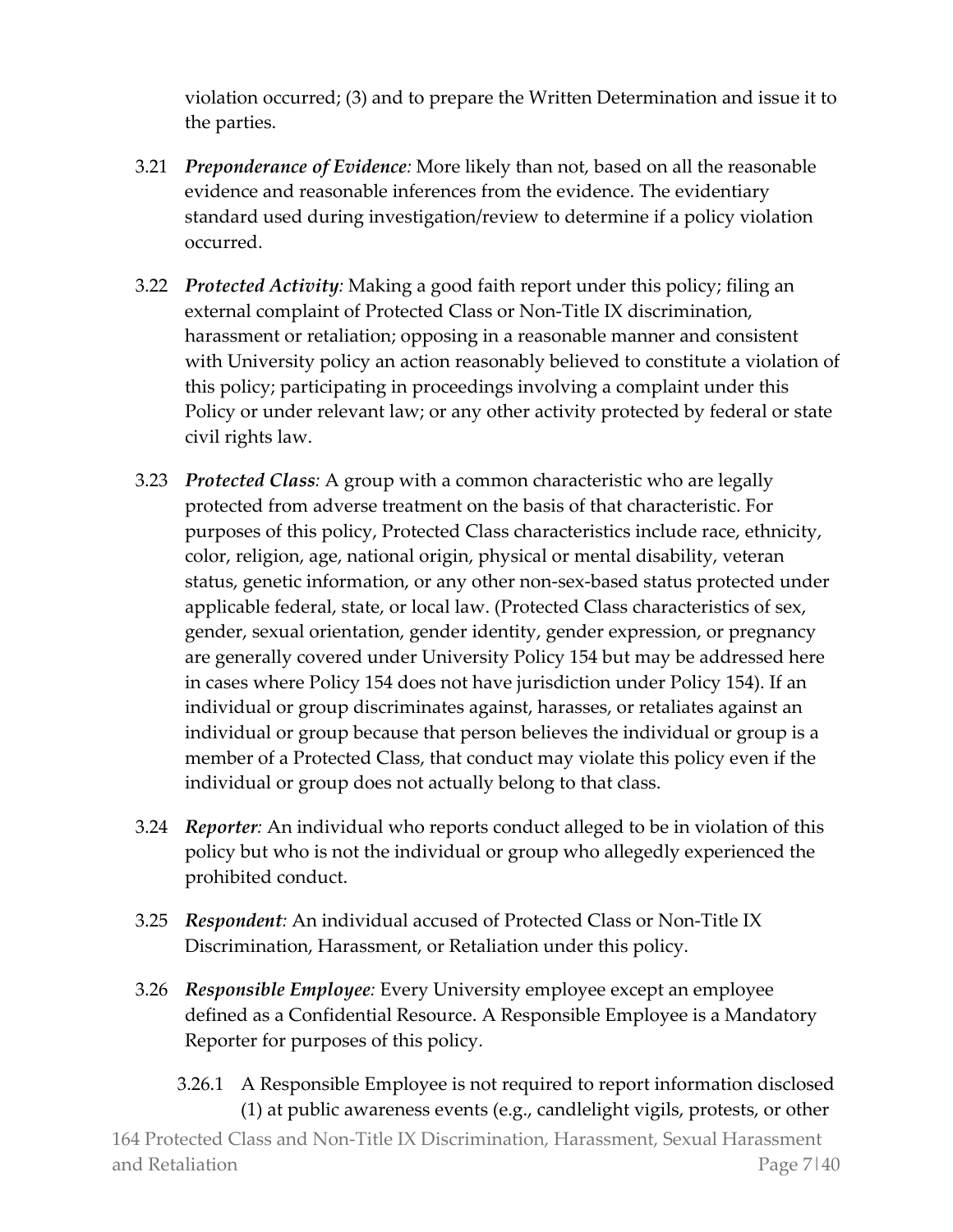public forums. In which individuals may disclose conduct prohibited by this policy); or (2) during an individual's participation as a subject in an Institutional Review Board-approved human subjects research project. The University may provide information about available resources at public awareness events, however, and an Institutional Review Board may, as it deems appropriate, require researchers to provide such information to all subjects of approved projects. If a Responsible Employee is unsure whether an event would be considered a public awareness event, the Responsible Employee should contact the Director.

- 3.27 *Retaliation:* Conduct against an individual or group involved in a Protected Activity or because of the individual or group's Protected Status or Non-Title IX sex-based status. Retaliation can take many forms, including, but not limited to, an adverse action, violence, threat, and/or intimidation that would discourage a reasonable person (under similar circumstances and with similar identity as the Complainant) from engaging in a Protected Activity or as a result of Protected Status or Non-Title IX sex-based status.
- 3.28 *Sanction:* Penalty(ies) or discipline imposed by the Sanctioning Board on a Respondent found to be in violation of this policy.
	- 3.28.1 Sanctions for a Student Respondent: Sanctions may include, but are not limited to, educational activities or experiences, loss of privileges, restorative justice measures, service projects, substance abuse and/or mental health care referrals, suspension or expulsion. The Sanctioning Board will determine the appropriate sanctions.
	- 3.28.2 Sanction for an Employee Respondent: Consistent with University Policies 371 and 372, Sanctions may include, but are not limited to, verbal guidance, corrective discussion, disciplinary actions, written warning, paid or unpaid administrative leave, suspension, or dismissal.
- 3.29 *Sanctioning Board:* A board comprised of three (3) to five (5) University employees selected by the Director who receive annual training on Protected Class and Non-Title IX Discrimination, Harassment, and Sexual Harassment.
- 3.30 *Discrimination*: Adverse action or conduct toward any University employee or student in the terms or conditions of employment, University admission, education, access to a University program or activity, or other University benefit or service, on the basis of inclusion or perceived inclusion in a Protected Class or Non-Title IX sex-based status, which has the effect of denying or limiting participation in a University program or activity; or used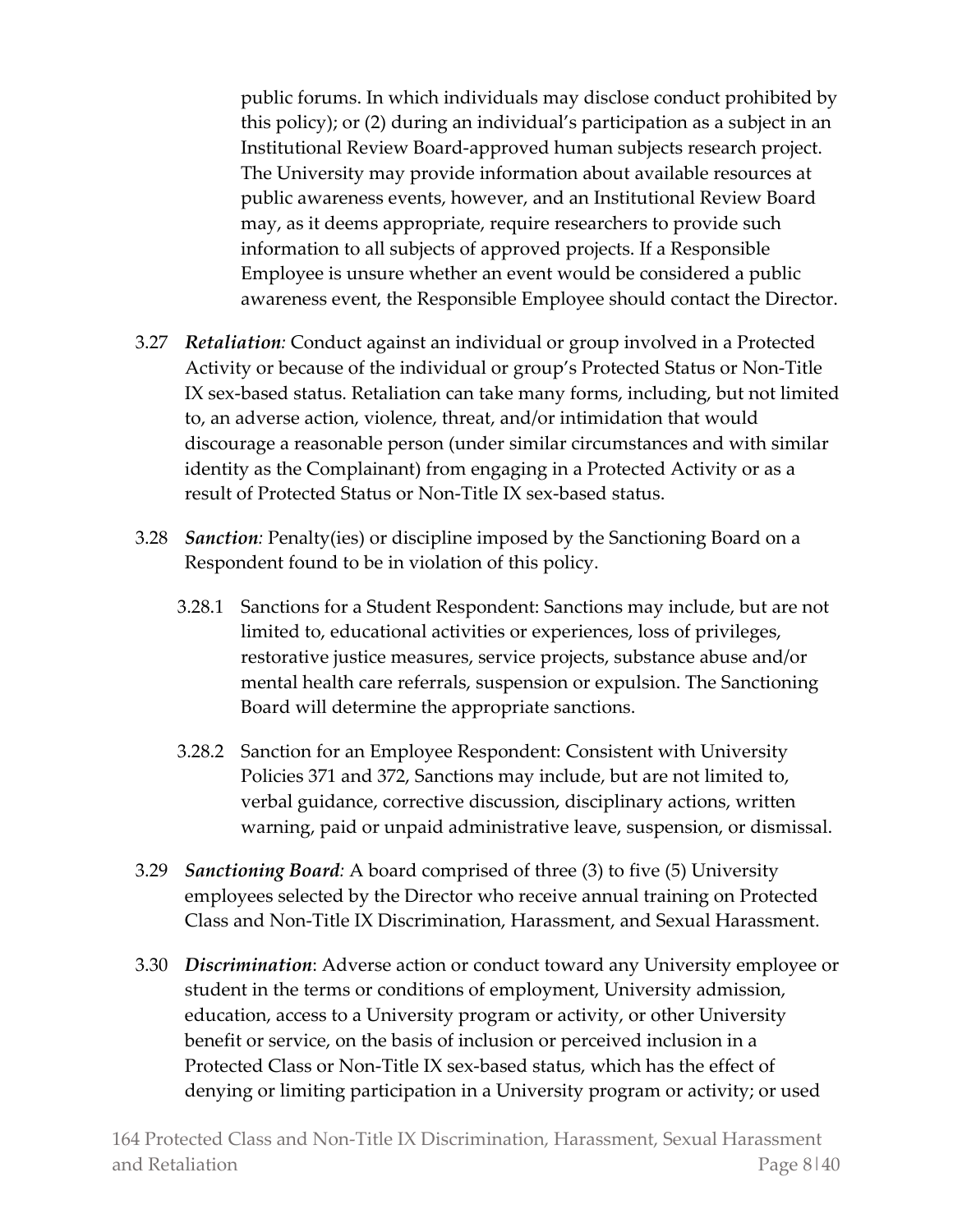as the basis for a University's or University employee's decision affecting the individual (often referred to as "Quid Pro Quo").

- 3.31 *Non-Title IX Sexual Harassment***:** Conduct committed by an individual upon any other person, regardless of the sex, sexual orientation, and/or gender identity of those involved, which for which the University does not have jurisdiction under Title IX and University Policy 154, and which is one of the following:
	- 3.31.1 *Quid Pro Quo*: When a University employee conditions the provisions of an aid, benefit, or service of the University on an individual's participation in unwelcome sexual conduct; or
	- 3.31.2 *Unwelcome Conduct***:** Conduct determined by a reasonable person to be so frequent or severe that it creates a hostile or offensive working or educational environment. Unwelcome conduct is evaluated based on the totality of the circumstances from the perspective of a reasonable person in the same or similar circumstances ("in the shoes of the Complainant"), including the context in which the alleged incident occurred and any similar, previous pattern that may be evidenced.
	- 3.31.3 *Sexual Assault***:** Any sexual act directed against another person, without the consent of the victim, including instances where the victim is incapable of giving consent, including but not limited to any of the following**:**
		- 3.31.3.1 Rape: The carnal knowledge (penetration, no matter how slight, of the vagina or anus with any body part or object, or oral penetration by a sex organ) of another person without the consent of the victim, including instances where the victim is incapable of giving consent because of the victim's age or because of the victim's temporary or permanent mental or physical incapacity.
		- 3.31.3.2 Sodomy: Oral or anal sexual intercourse with another person, without the consent of the victim, including instances in which the victim is incapable of giving consent because of the victim's age or because of the victim's temporary or permanent mental or physical incapacity.
		- 3.31.3.3 Sexual Assault with an Object: The use of an object or instrument to penetrate, however slightly, the genital or anal opening of the body of another person, forcibly, and/or against that person'swill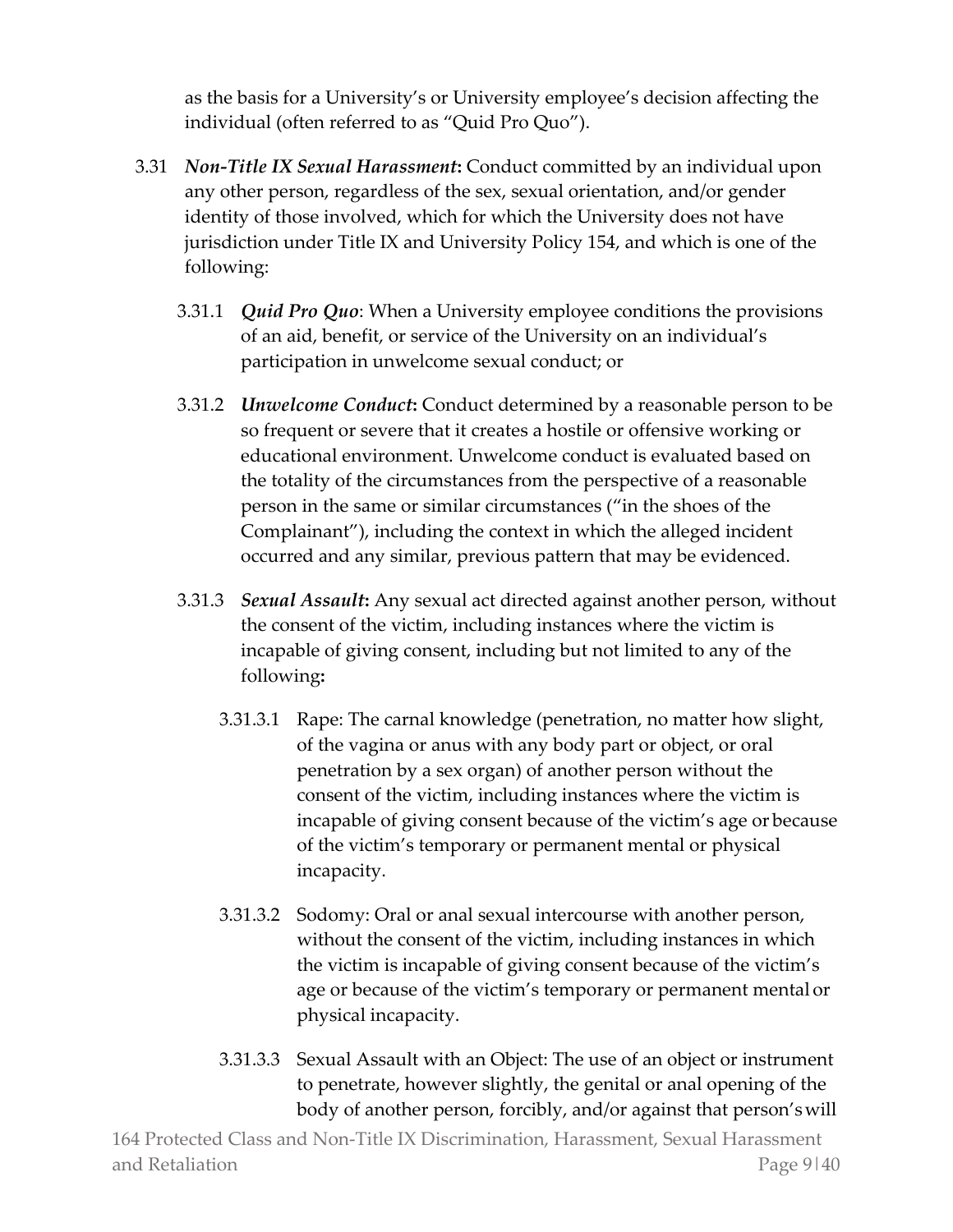(non-consensually), or not forcibly or against the person's will in instances in which the Complainant is incapable of giving consent because of age or because of temporary or permanent mental or physical incapacity.

- 3.31.3.4 Fondling: The touching of the private body parts of another person (buttocks, groin, breasts), for the purpose of sexual gratification, forcibly, and/or against that person's will (nonconsensually), or not forcibly or against the person's will in instances in which the Complainant is incapable of giving consent because of age or because of temporary or permanent mental or physical incapacity.
- 3.31.4 *Sex Offenses, Non-forcible*: Includes any of the following:
	- 3.31.4.1 Incest: Non-forcible sexual intercourse between persons who are related to each other, within the degrees wherein marriage is prohibited by Utah Law.
	- 3.31.4.2 Statutory Rape: Non-forcible sexual intercourse with a person who is under the statutory age of consent of 18 years of age.
- 3.31.5 *Non-Title IX Dating Violence*: Violence committed by a person who is in, or has been in, a social relationship of a romantic or intimate nature with a Complainant. The existence of such a relationship shall be determined based on the Complainant's statement and with consideration of the length of the relationship, the type of relationship, and the frequency of interaction between the persons involved in the relationship. For the purposes of this definition, dating violence includes, but is not limited to, sexual or physical abuse or threat of such abuse. Dating violence does not include acts covered under the definition of domestic violence.
- 3.31.6 *Non-Title IX Domestic Violence:* Violence, on the basis of sex, committed by a current or former spouse or intimate partner of the Complainant, by a person with whom the Complainant shares a child in common, or by a person who is cohabitating with, or has cohabitated with the Complainant as a spouse or intimate partner, or by a person similarly situated to a spouse of the Complainant under the domestic or family violence laws of Utah, or by any other person against an adult or youth Complainant who is protected from that person's acts under the domestic or family violence laws of Utah.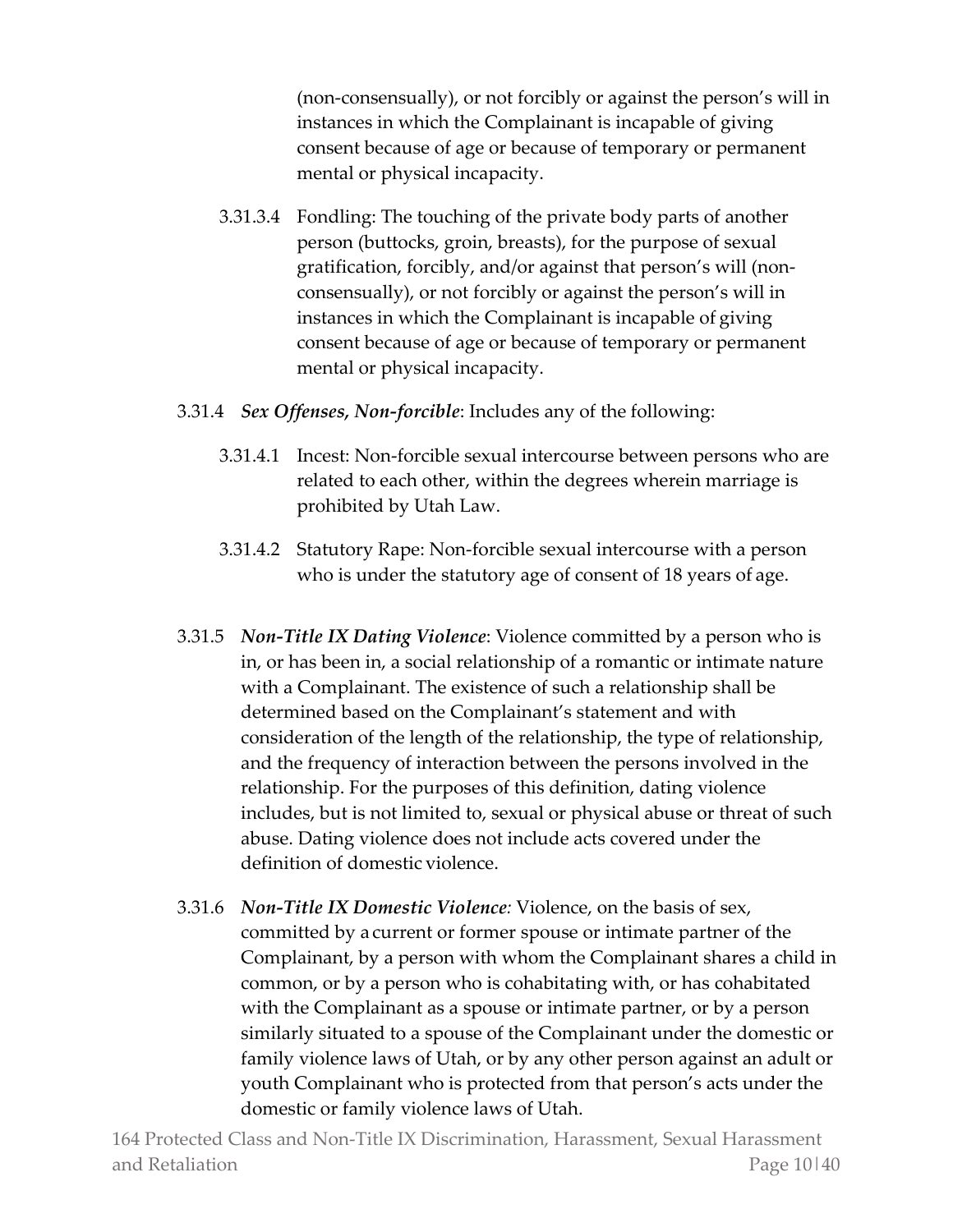- 3.31.6.1 The parties must be family members, current or former spouses, or have an intimate relationship and not be merely unrelated roommates.
- 3.31.7 *Non-Title IX Sex-Based Stalking*: Engaging in a course of conduct for which the University does not have jurisdiction under Title IX and University Policy 154, on the basis of sex directed at a specific person, that would cause a reasonable person to fear for the person's safety, or the safety of others, or suffer substantial emotional distress.
	- 3.31.7.1 For the purposes of this definition, "course of conduct" means two or more acts, including, but not limited to: Acts in which the Respondent directly, indirectly, or through third parties, by any action, method, device, or means, follows, monitors, observes, surveils, threatens, or communicates to or about a person, or interferes with a person's property.
	- 3.31.7.2 "Reasonable person" means a person under a similar circumstance and with a similar identity to the Complainant.
	- 3.31.7.3 Substantial emotional distress means significant mental suffering or anguish that may, but does not necessarily, require medical or other professional treatment or counseling.
- 3.31.8 *Non-Title IX Sexual Exploitation:* Any act attempted or committed by a person for sexual gratification, financial gain, or other advancement through the abuse or exploitation of another person's sexuality for which the University does not have jurisdiction under Title IX and University Policy 154. Examples include, but are not limited to, nonconsensual observation of an individual who is undressed or engaging in a sexual act, non- consensual audio or videotaping of sexual activity, prostituting another person, human trafficking, allowing others to observe a personal consensual sexual act without the knowledge or consent of all involved parties, and knowingly exposing an individual to a sexually transmitted infection without that individual's knowledge.
- 3.32 *Supportive Measures:* Upon notice of alleged Protected Class or Non-Title IX Discrimination, Harassment and/or Retaliation, non-disciplinary, non-punitive, free of charge individualized services will be offered to the Complainant and/or the Respondent by the University as appropriate and reasonably available. Such measures are designed to restore or preserve equal access to the University's education program or activity without unreasonably burdening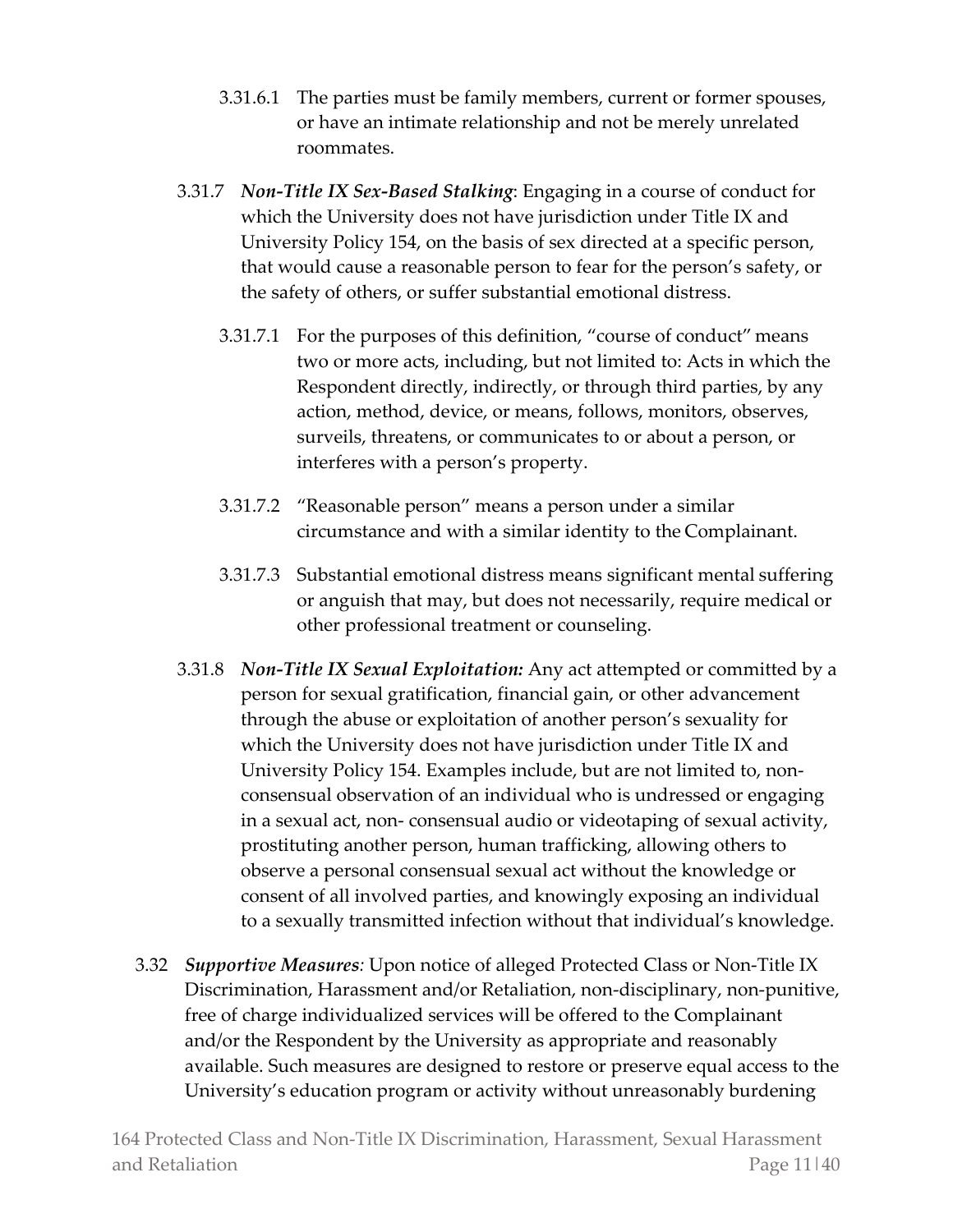the other party, including measures designed to protect the safety of all parties or the University's educational environment, or deter Protected Class or Non-Title IX Discrimination, Harassment, and/or Retaliation.

- 3.32.1 At the time that Supportive Measures are offered, the Director will inform the Complainant, in writing, that the Complainant may file a Complaint with the University either at that time or in the future, if Complainant has not done so already.
- 3.32.2 The Director will ensure that a party's wishes are taken into account with respect to Supportive Measures and that the party's privacy is maintained as much as possible without impairing the University's ability to provide the Supportive Measures. The University will act to ensure as minimal an academic impact on the parties as possible.
- 3.32.3 Supportive Measures may include, but are not limited to: safety planning, counseling, medical, and/or other health care services, academic support, extensions of deadlines or other course or programrelated withdrawals, campus safety escort services, mutual restrictions on contact between the parties, altering University work and/or housing assignments, referral to community-based service providers, visa and immigration assistance, student financial aid counseling, leaves of absence, referral to the Employee Assistance Program, increased security and monitoring of certain areas of the campus, and other similar measures.
- 3.32.4 To the extent that maintaining such confidentiality does not impair the ability of the University to provide the Supportive Measures, the University maintains as confidential any Supportive Measures provided to the Complainant or Respondent.
- 3.33 *University Community Member:* A student, affiliate, administrator, faculty, volunteer, contractor, staff, trustee, vendor, customer, a participant in a University-sponsored program, service or activity, independent contractors, volunteers, and guests or visitors to the University Premises.
- 3.34 *University Premises*: All land, buildings, facilities, and other property in the possession of, or owned, used, leased, or controlled by the University.
- 3.35 *Third Party:* An individual who is not a University Community.
- 3.36 *Witness:* An individual who may have information relevant to a report of prohibited conduct.

164 Protected Class and Non-Title IX Discrimination, Harassment, Sexual Harassment and Retaliation **Page 12**|40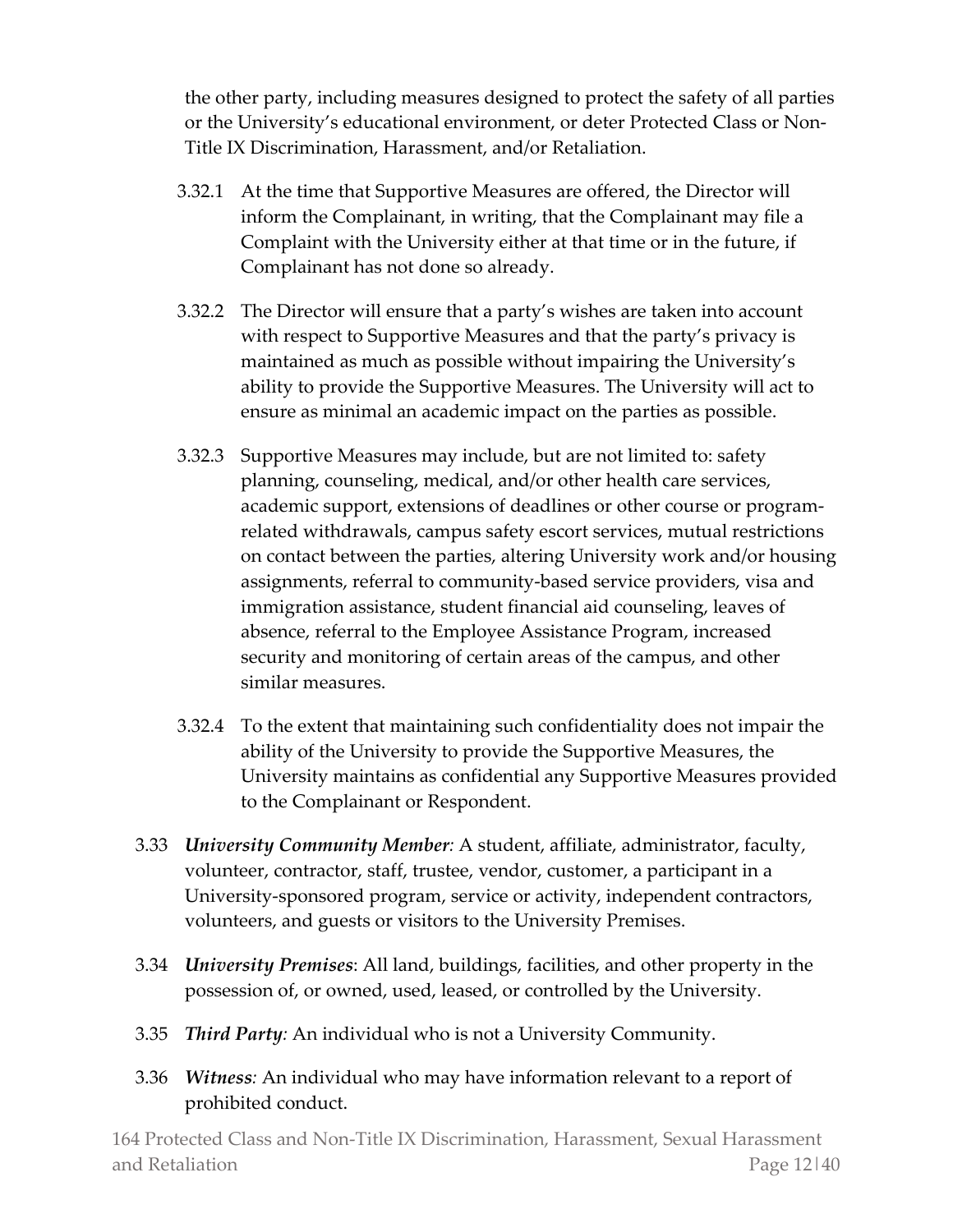# **IV. Policy**

- 4.1 Nondiscrimination Notice and Prohibition Against Protected Class and Non-Title IX Discrimination, Harassment, Sexual Harassment, and Retaliation
	- 4.1.1 The University is committed to maintaining an environment in which every member of the University Community is treated with respect and dignity, equal opportunities are promoted, and discriminatory practices, including unlawful discrimination, are prohibited. The University does not tolerate harassment or unlawful discrimination against any member of the University Community due to any Protected Class or Non-Title IX sex-based status under applicable law. The University prohibits retaliation against any member of the University Community Member who engages in a Protected Activity.
- 4.2 Prevention and Education. This policy reflects the University's commitment to educate all University Community Members about the nature of Protected Class and Non-Title IX Discrimination, Harassment, Sexual Harassment, and Retaliation. Additionally, the policy reflects the University's interest in providing protections available to all involved. The University is committed to the prevention of Protected Class and Non-Title IX Discrimination, Harassment, Sexual Harassment, and Retaliation through regular and ongoing education and awareness programs provided to the University Community.
- 4.3 The University has a duty to promptly and thoroughly investigate a Complaint under this policy and, if necessary, to take appropriate remedial action. This process is not an adversarial process.
- 4.4 The following conduct (as defined in this policy) is prohibited:
	- 4.4.1 Harassment;
	- 4.4.2 Non-Title IX Sexual Harassment;
	- 4.4.3 Protected Class and Non-Title IX Discrimination; and
	- 4.4.4 Retaliation.
- 4.5 Retaliation Reporting and Response: An act of alleged Retaliation should be reported immediately to the Director and will be promptly investigated. The University will take appropriate steps to protect individuals who fear they may be subjected to Retaliation. A complaint alleging Retaliation may be filed according to the same procedures for filing a complaint of Protected Class or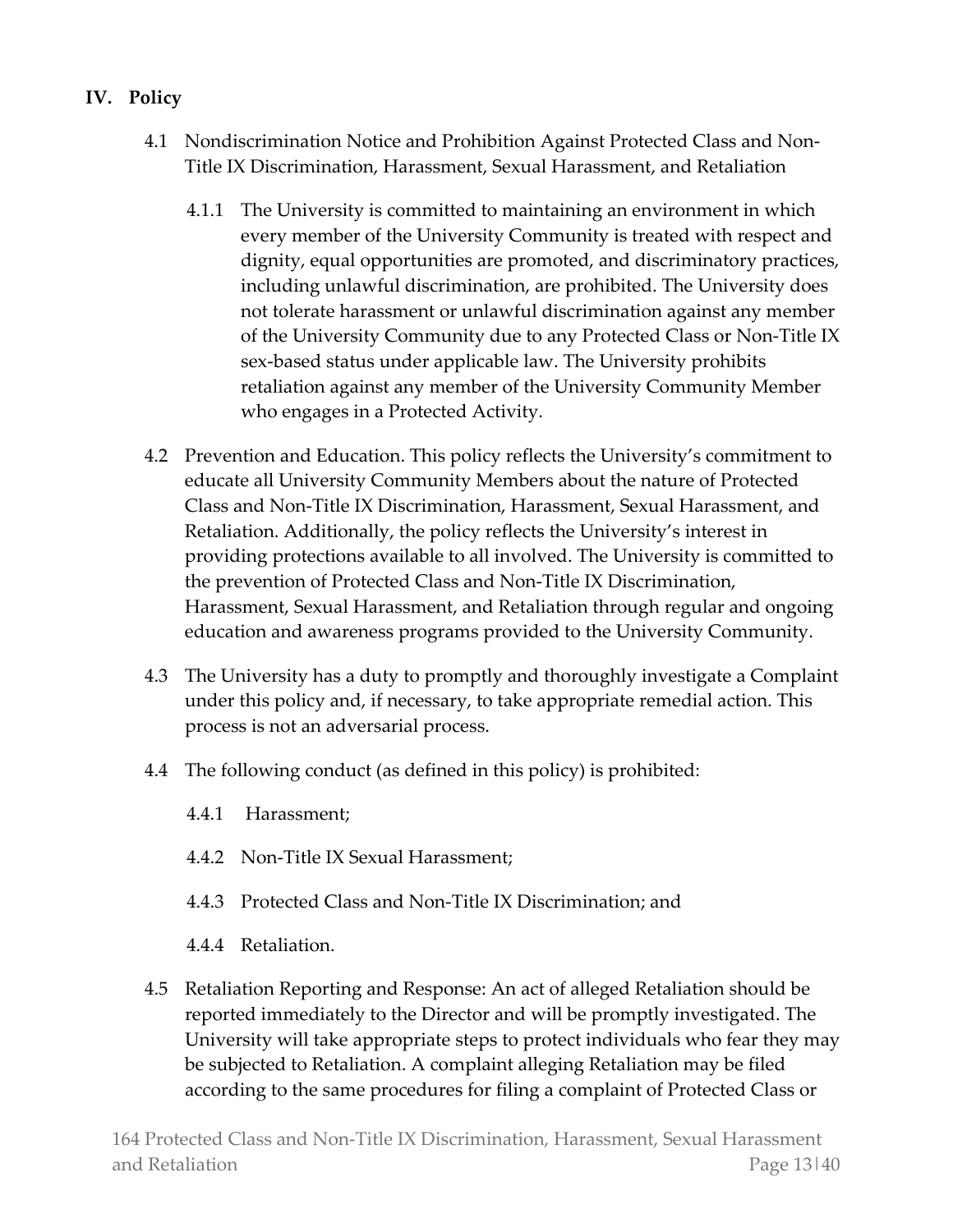Non-Title IX Discrimination, Harassment, or Sexual Harassment.

- 4.6 Nothing in this policy shall be interpreted as diminishing any party's rights protected under the United States Constitution, or under Title VII of the Civil Rights Act of 1964 to be free from discrimination.
- 4.7 Office of Equity Compliance and Reporting Information
	- 4.7.1 How to Contact the Director: The University will provide and notify applicants for admission and employment, students, and employees of the name or title, office address, electronic mail address, and telephone number of the University employee designated as the Director; the nondiscrimination policy statement contained in Section 4.1 of this policy; the University's grievance procedures and grievance process contained in this policy, including how to report or file a Complaint of Protected Class and Non-Title IX Discrimination, Harassment, and/or Retaliation; and, how the University will respond.
	- 4.7.2 Dissemination of Office of Equity Compliance Information: The University will prominently display the contact information and policy statement described in 4.1 on the University's website and in each handbook or catalog that it makes available to applicants for admission and employment, students, and employees of the University.
	- 4.7.3 How to Report an Equity Compliance concern: Any person may report Protected Class and Non-Title IX Discrimination, Harassment, and/or Retaliation (whether or not the Director using any of the following methods:
		- 4.7.3.1 In Person: Holland Centennial Commons Building, 579 (during University business hours);
		- 4.7.3.2 By Mail: Addressed to the Director of Equity Compliance and Title IX, 225 South University Avenue, Holland Centennial Commons Building, 579 St. George, UT 84770;
		- 4.7.3.3 By Email: titleix@dixie.edu;
		- 4.7.3.4 Via Online Submission: https://cm.maxient.com/reportingform.php?DixieStateUniv&layo ut\_id= $0$ ; or
		- 4.7.3.5 Via Other Means: By any other means that results in the Director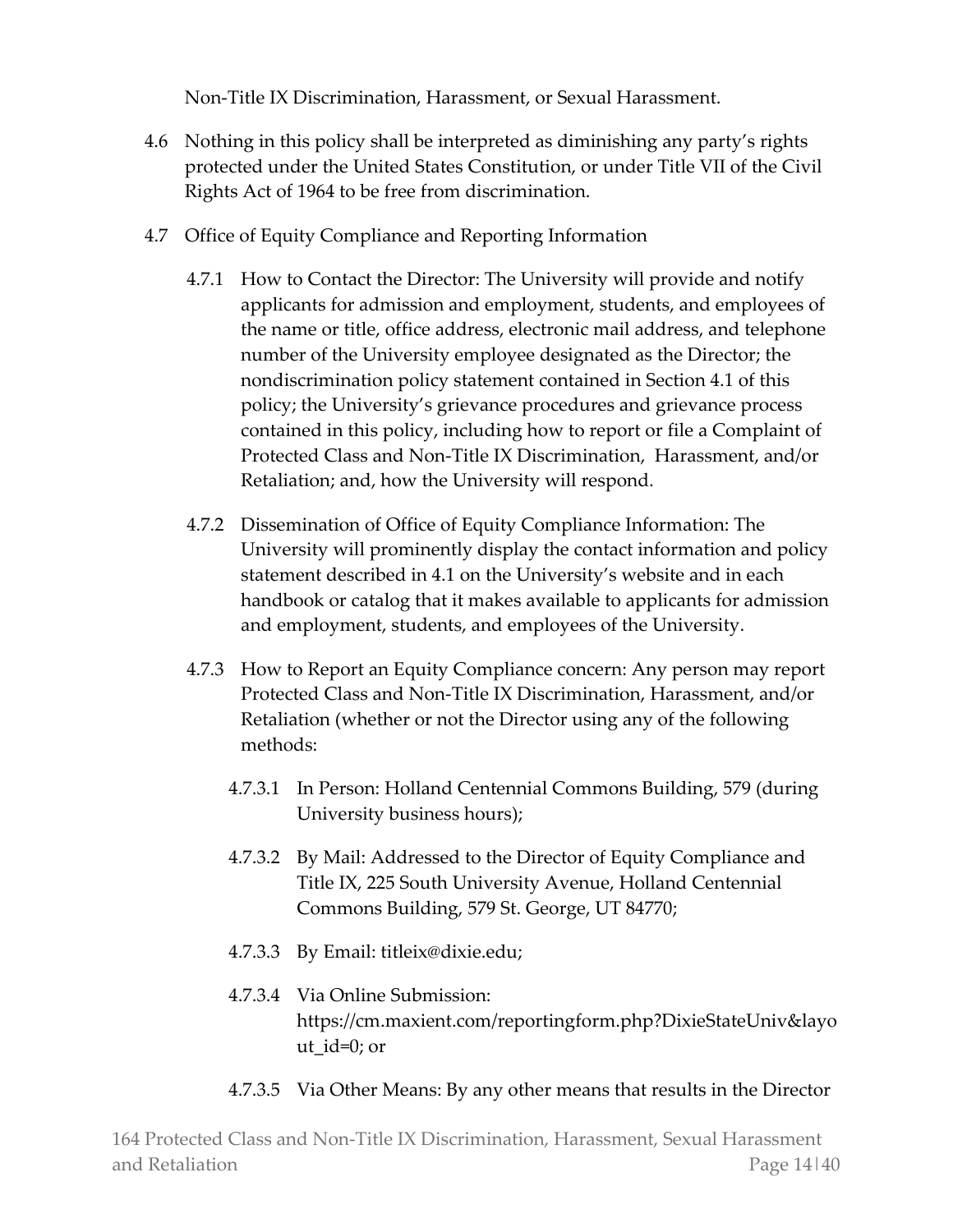receiving the person's verbal or written report.

- 4.8 Mandatory Reporting by a Responsible Employee: Any Responsible Employee must promptly report any concern of Protected Class and Non-Title IX Discrimination, Harassment and Retaliation to the Director via any of the reporting options listed at [https://titleix.dixie.edu/.](https://titleix.dixie.edu/)
	- 4.8.1 Exceptions to the Responsible Employee reporting requirement under Section 4.7.6 are:
		- 4.8.1.1 Disclosures made in the course of academic work product consistent with the assignment (e.g. public speaking class, creative writing assignment, group work).
		- 4.8.1.2 Others Who Should Report: All other University Community Members who become aware of Protected Class and Non-Title IX Discrimination, Harassment, Sexual Harassment, or Retaliation should report such issues, with the consent of the alleged victim, to the Director
		- 4.8.1.3 Who May Not Report: Licensed mental health counselors and medical professionals working within the scope of their licenses, or designated advocates authorized by the Director (Confidential Resources), generally may not report incidents of Protected Class or Non- Title IX Discrimination, Harassment, Sexual Harassment or Retaliation except with written consent, other than in instances of imminent danger or when the victim is a minor or vulnerable adult.

# 4.9 Confidentiality

- 4.9.1 The University maintains as confidential any Supportive Measures provided to the Complainant or Respondent, to the extent that maintaining such confidentiality does not impair the University's ability to provide the Supportive Measures.
- 4.9.2 Except as may be permitted by the federal Family Educational Rights and Privacy Act (FERPA), its regulations, or as required by Utah Government Records and Management Act (GRAMA), the federal Health Information Portability and Accountability Act (HIPAA), or other law, or to carry out the purposes of this policy including conducting any investigation, meeting, or judicial proceeding arising under this policy, the University keeps confidential the identity of any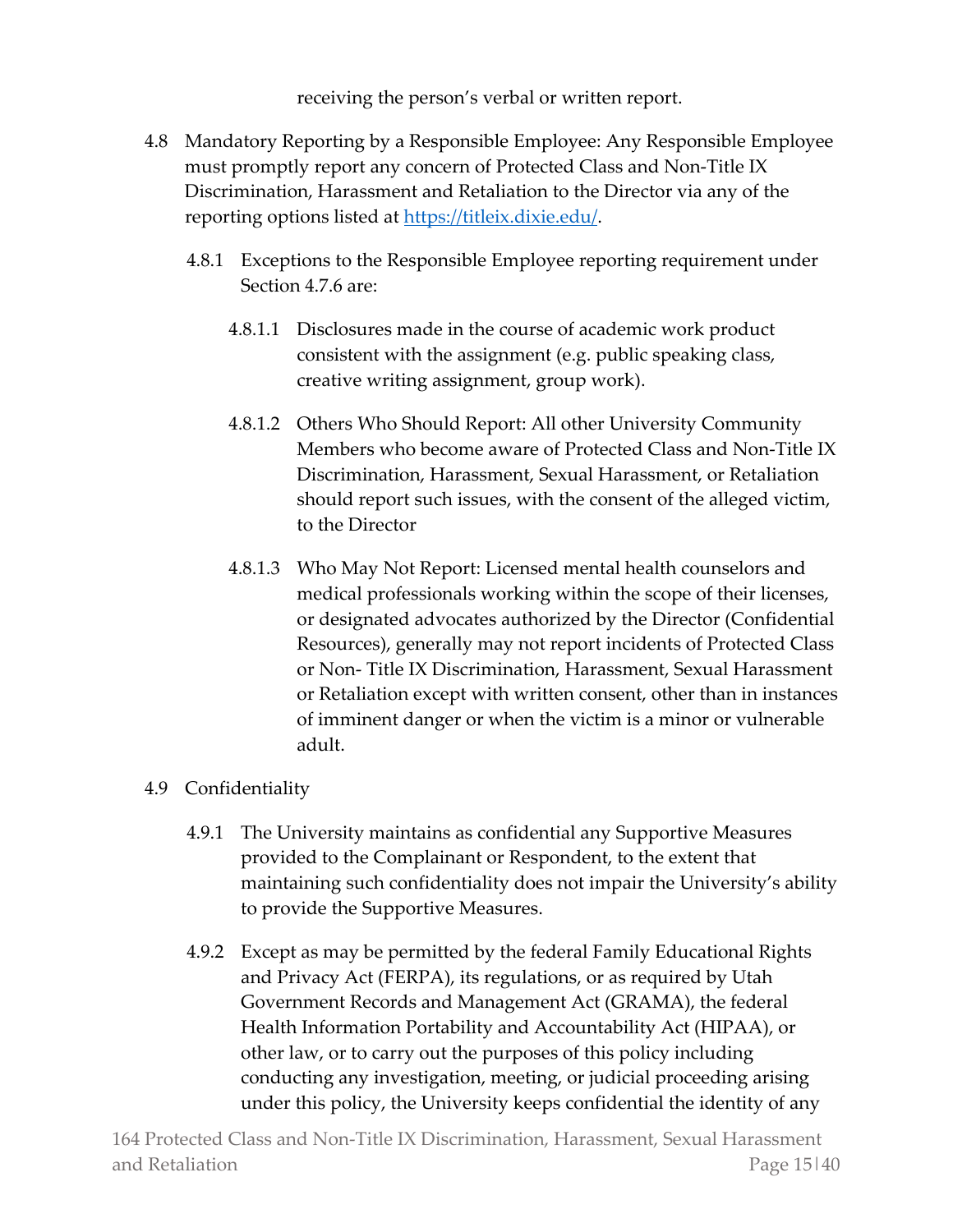individual who makes a report of Protected Class or Non-Title IX Discrimination, Harassment, Sexual Harassment, or Retaliation, including any individual who has filed a Complaint, any Complainant, any individual who has been reported to be in violation of this policy, any Respondent, and any witness. When a complaint alleging a violation of this policy is investigated, all parties to the investigation, including Witnesses, will be notified of the University's expectation of confidentiality. The University will only release information obtained in the course of an investigation on a "need to know" basis to the extent permitted by this policy and applicable law and consistent with the University's thorough investigation of the complaint.

- 4.9.3 Breaches of confidentiality will be reviewed and may be considered a violation of this policy subject to disciplinary action.
- 4.9.4 The University will protect confidential communications to designated University advocates authorized by the Director and protected under the Utah Campus Advocate Confidentiality Amendments (Utah Code § 53B-28-101 et seq.), where disclosure is not required by applicable federal law, including Title IX, Title VII, or the Clery Act, or consented to in writing.
- 4.10 Amnesty: An individual who makes a good faith report of Protected Class or Non-Title IX Discrimination, Harassment, Sexual Harassment, or Retaliation that was directed at the individual or another person or group, will not be sanctioned by the University for a violation of University policy related to the use of drugs or alcohol which the University discovers because of the report.
- 4.11 Disability Accommodation in the Formal Grievance Process
	- 4.11.1 The University is committed to providing reasonable accommodations and support to qualified students, employees or others with disabilities, to ensure equal access to the process outlined in this policy. Complainants, Respondents, and other participants to the processes outlined in this policy may request accommodations necessary under the Americans with Disabilities Act (ADA) or Section 504 of the Rehabilitation Act. Students needing such accommodations or support should contact the Disability Resource Center. Employees needing such accommodations should contact the Executive Director of Human Resources. The Disability Resource Center or Human Resources will review the request and, in consultation with the person requesting the accommodation and the Director, determine which accommodations are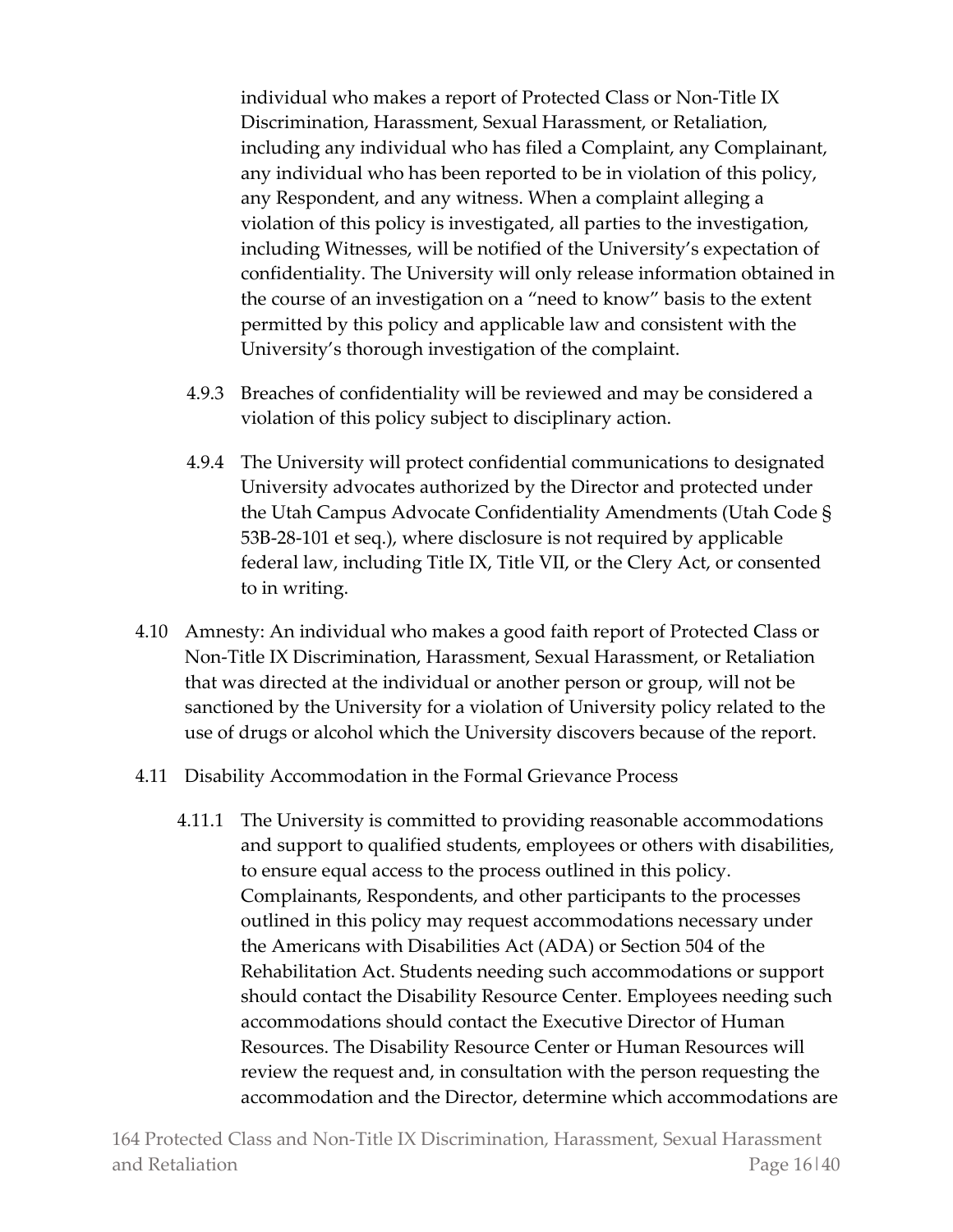appropriate and necessary for full participation in the process.

- 4.12 Rights of Complainant and Respondent Following a Reported Violation of this Policy.
	- 4.12.1 The Complainant and Respondent have equal rights:
		- 4.12.1.1 To be treated with dignity and respect by University employees;
		- 4.12.1.2 To take advantage of Supportive Measures;
		- 4.12.1.3 To receive timely notice of the proceedings, process, and outcome under this policy;
		- 4.12.1.4 To have an Advisor, who serves as a support person to the party and a non-active participant in meetings, conferences, or hearings, present at any meeting, conference, or hearing under this policy;
		- 4.12.1.5 To refuse to engage in informal resolution of a complaint;
		- 4.12.1.6 To present witnesses, including fact and expert witnesses, and other inculpatory and exculpatory evidence;
		- 4.12.1.7 To receive amnesty for certain student misconduct, such as drug and alcohol violations, that occurred ancillary to the complaint at hand and consistent with this policy;
		- 4.12.1.8 To be free from retaliation for reporting violations of this policy or cooperating with an investigation;
		- 4.12.1.9 To be informed in writing of the outcome or resolution of the complaint, any sanctions, and the rationale for the outcome, where permissible;
		- 4.12.1.10 To exercise a right of appeal as afforded in this policy.
	- 4.12.2 The Complainant shall have the right to:
		- 4.12.2.1 At all times decide if or when to file a complaint, report to law enforcement, and determine whether to proceed with a complaint, at the individual's discretion.
	- 4.12.3 The Respondent shall have the right to: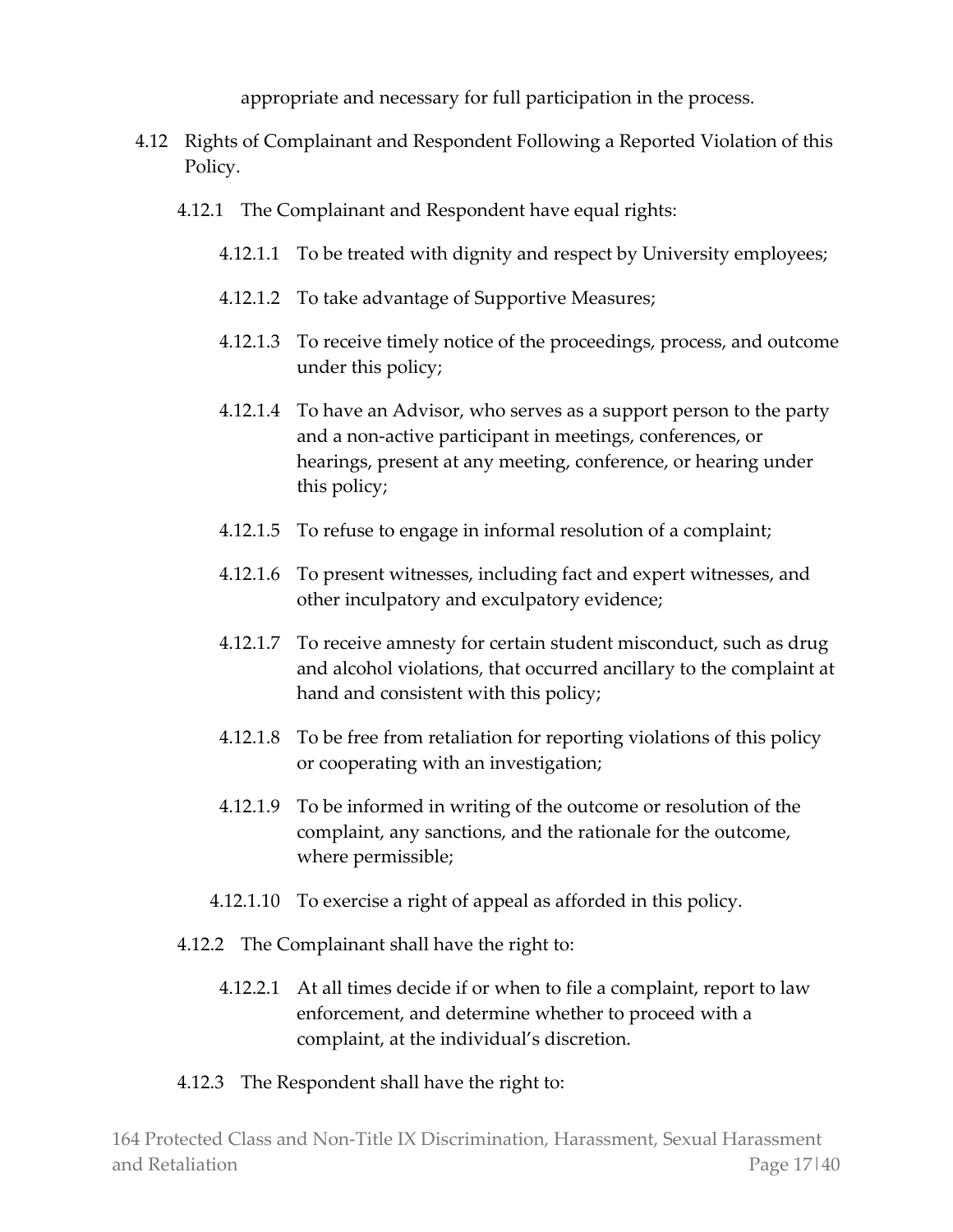4.12.3.1 Be presumed not responsible for all allegations until found responsible for alleged misconduct under in violation of this policy.

## 4.13 Training

- 4.13.1 The University shall comply with federal law requirements for training of the Director, investigators, Policy 164 Adjudicators, Policy 164 Adjudicators, Appeal Examiners, and any person who facilitates an informal resolution process (jointly or as applicable in their respective roles) on:
	- 4.13.1.1 the definitions of Protected Class and Non-Title IX Discrimination, Harassment, Sexual Harassment and Retaliation;
	- 4.13.1.2 the scope of this policy and procedures as it applies to the University's education programs and activities;
	- 4.13.1.3 reporting, confidentiality, and privacy requirements;
	- 4.13.1.4 definitions of all prohibited conduct under this policy and how to apply the definition of consent consistently, impartially, and in accordance with this policy;
	- 4.13.1.5 how to conduct an unbiased investigation;
	- 4.13.1.6 the University's Grievance Process, appeal, and the informal resolution process;
	- 4.13.1.7 how to uphold fairness, equity, and due process;
	- 4.13.1.8 how to determine appropriate sanctions; and,
	- 4.13.1.9 how to serve impartially, including avoiding prejudgment of the facts at issue, conflicts of interest, and bias, including implicit bias.
- 4.13.2 Training materials will promote impartial investigations and adjudications of Complaints of Protected Class and Non-Title IX Discrimination, Harassment, Sexual Harassment and Retaliation.
- 4.13.3 The University will ensure investigators and Policy 164 Adjudicators are trained on how to determine issues of relevance of evidence.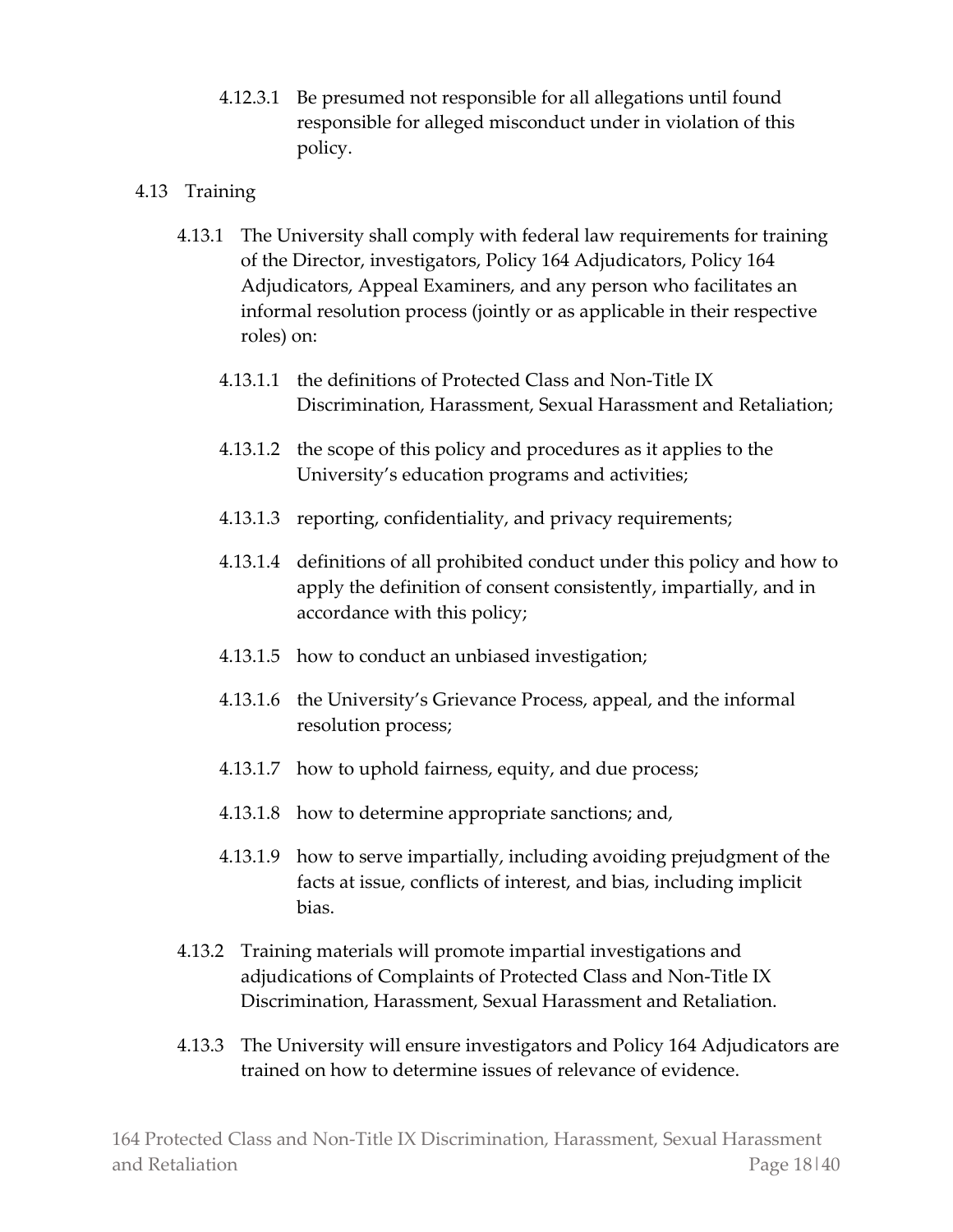4.13.4 The University will ensure that investigators are trained in how to investigate thoroughly, reliably, and impartially, and on issues of relevance, in order to create an investigative report that fairly summarizes relevant evidence.

## 4.14 Recordkeeping

- 4.14.1 The Office of Equity Compliance will maintain the following documentation for a period of seven (7) years of each Protected Class and Non-Title IX Discrimination, Harassment, Sexual Harassment, and/or Retaliation matter which is investigated or resolved:
	- 4.14.1.1 Record of the investigation including any Written Determination regarding responsibility, any audio, audiovisual recording, or transcript required by this policy;
	- 4.14.1.2 Any Sanction(s) imposed on a Respondent, and any remedies provided to a Complainant designed to restore or preserve equal access to the University's education program, employment or activity;
	- 4.14.1.3 Any appeal and the result; and
	- 4.14.1.4 Any informal resolution and the result.
- 4.14.2 For each report to the Director of Protected Class or Non-Title IX Discrimination, Harassment, Sexual Harassment, or Retaliation, in a University education program, employment, or activity against a person, the Office of Equity Compliance must create, and maintain for a period of seven (7) years, a record of any action, including any Supportive Measures, taken in response to a report or Complaint of Protected Class or Non-Title IX Discrimination, Harassment, Sexual Harassment, or Retaliation. In each instance, the Office of Equity Compliance must document the basis for its conclusion that its response was not deliberately indifferent, and document that it has taken measures designed to restore or preserve equal access to the University's education program, employment, or activity. If the University does not provide a Complainant with Supportive Measures, then the Office of Equity Compliance must document the reasons why such a response was not clearly unreasonable in light of the known circumstances. The documentation of certain bases or measures does not limit the University in the future from providing additional explanations or detailing additional measures taken.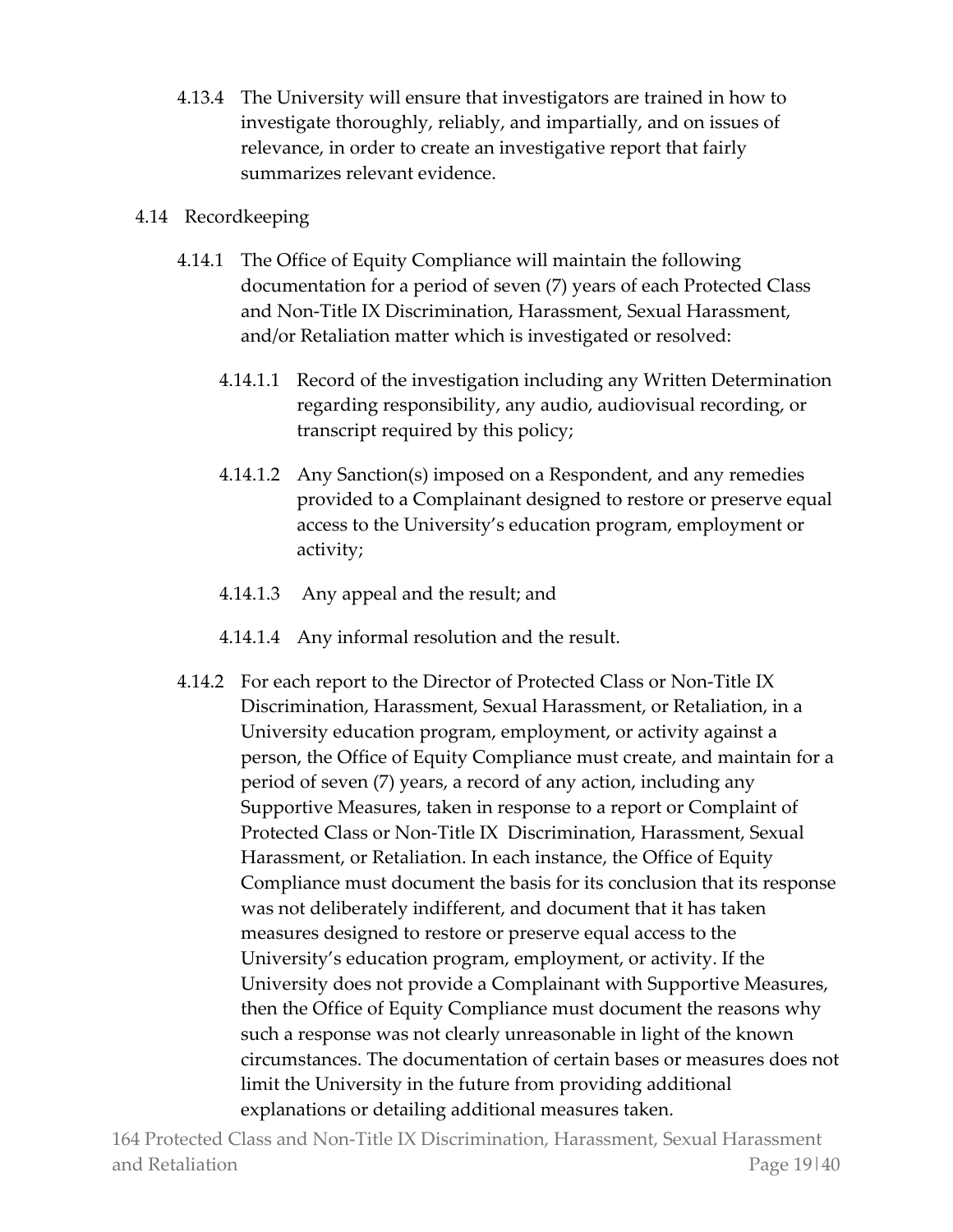- 4.15 Motivating Factor. A University Community Member may establish discrimination by showing that a Protected Class, Non-Title IX sex-based status, or Protected Activity were motivating factors in the adverse action, harassment, or sexual harassment. Because many actions can have multiple or mixed motives, an institution or individual can defend claims by showing that the action would have occurred even in the absence of discrimination, harassment, or sexual harassment.
	- 4.15.1 The University reserves the right to find a violation of this policy when the evidence shows that an individual's Protected Class, Non-Title IX sex-based status, or Protected Activities were a motivating factor behind an adverse action, discrimination, harassment, or sexual harassment. Other factors and motives may be considered in determining sanctions or remedies.
- 4.16 Standard of Proof. The Policy 164 Adjudicator will decide, by a preponderance of the evidence, whether there is sufficient evidence to support a finding of a violation of this policy.
- 4.17 Overlap with other University Policies.
- 4.18 This policy recognizes overlap between the Student Rights and Responsibilities, employee handbook rules and other University policies. This policy takes precedence with respect to matters covered under this policy. When conduct can be charged under two University policies (or a series of related acts/transactions implicates violations of two policies), the policies may run concurrently if the University deems it appropriate to do so. For Non-Title IX Discrimination, Sexual Harassment, or Discrimination, this policy governs and takes precedence only in circumstances when the University Policy does not have jurisdiction over the alleged misconduct under Title IX and University Policy 154. Policy 154 will take precedence.

## **V. References**

- 5.1 Utah Code Ann. § 13-7
- 5.2 Title VI and VII of the Civil Rights Act of 1964
- 5.3 Title IX of the Higher Education Amendments Act of 1972 (Title IX)
- 5.4 The Age Discrimination in Employment Act of 1967 as amended in 1978
- 5.5 The Americans with Disabilities Act of 1990 as amended in 2008

164 Protected Class and Non-Title IX Discrimination, Harassment, Sexual Harassment and Retaliation Page 20|40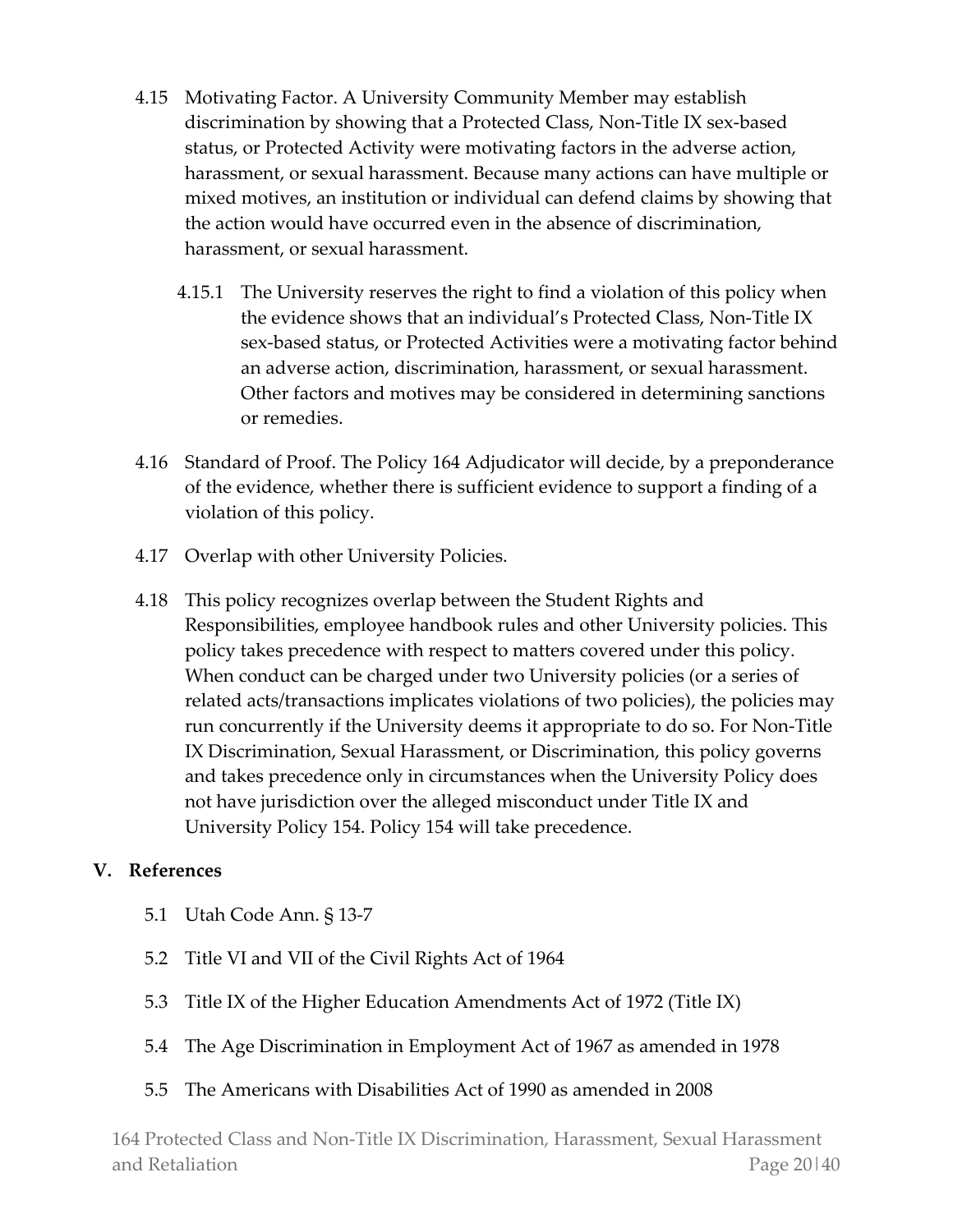- 5.6 Section 504 of the Rehabilitation Act of 1973
- 5.7 The Genetic Information Nondiscrimination Act of 2008
- 5.8 The Vietnam Era Veteran's Readjustment Assistance Act
- 5.9 The Family Education Rights and Privacy Act of 1974 (FERPA)
- 5.10 Executive Order 11246 regarding discriminatory practices in hiring and employment
- 5.11 41 CFR 60-1.35(c)
- 5.12 The Higher Education Act of 1965 as amended by the Jeanne Clery Disclosure of Campus Security Policy and Campus Crime Statistics Act
- 5.13 University Policy 154: Sex-Based Discrimination, Sexual Harassment, and Retaliation
- 5.14 University Policy 552: Student Conduct Code

#### **VI. Procedures**

- 6.1 Initial Review of a Report under Policy 164
	- 6.1.1 Initiating a Complaint Under this Policy. Once a report alleging that this policy has been violated is received by the Office of Equity Compliance, the Director will promptly contact the Complainant or Reporter to gather information about the allegation(s) and determine whether the alleged behavior constitutes a potential violation of this policy. If so, the Director will assign the case to an investigator(s) for investigation. If the Director determines that the allegations, even if found to be true, would not constitute a policy violation, the Director has the discretion to either close the investigation or address the allegations informally.
	- 6.1.2 The Director must notify the University's Clery Officer of any report which may fall under the Clery Act, and the University's Clery Officer in the University's police department will further assess the reported conduct for any Clery obligations, including issuance of a timely warning.
	- 6.1.3 Complaints Against Director of Equity and Compliance. Any complaints of alleged violations of this policy against the Director of Equity and Compliance should be reported using the University's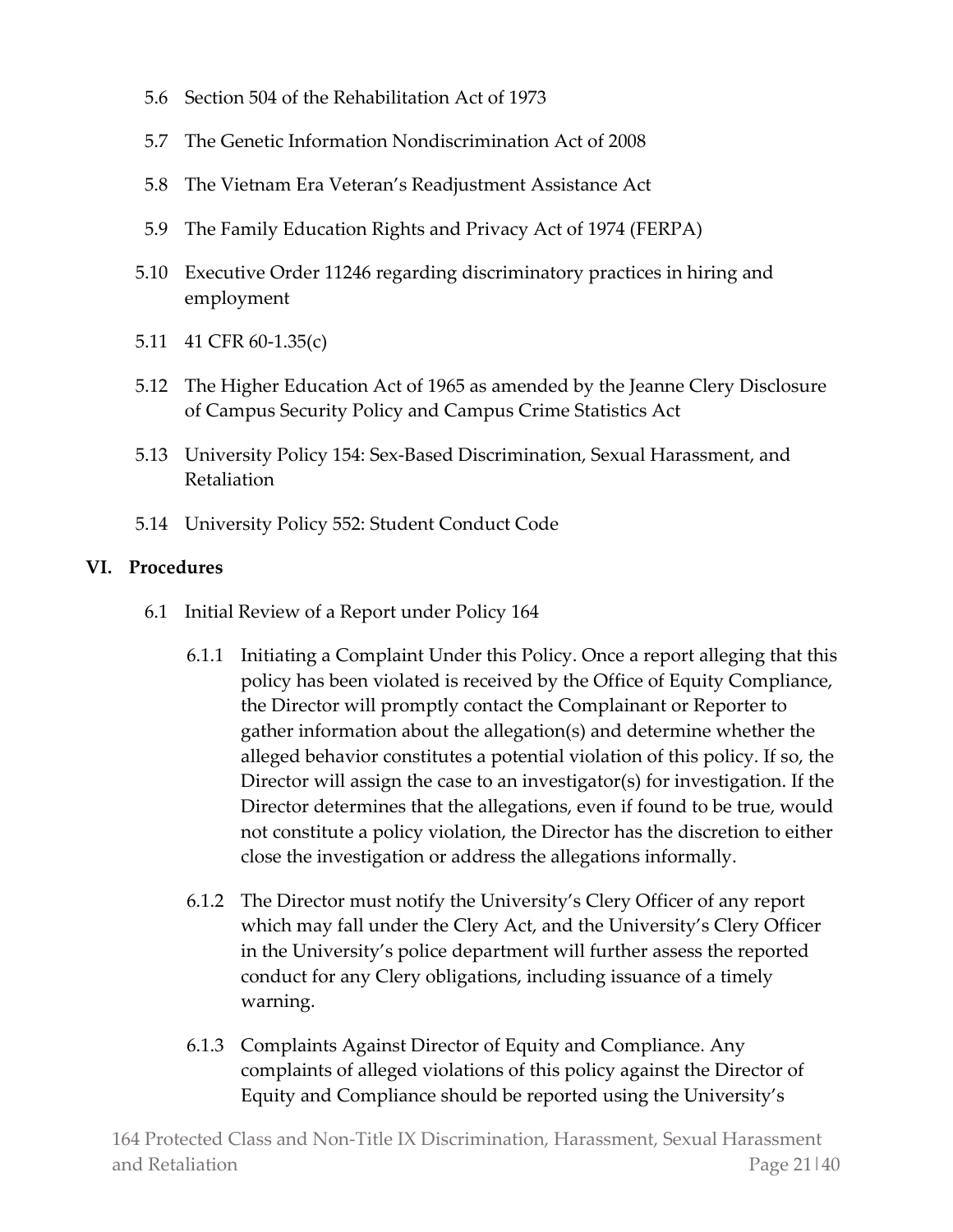Whistleblower Hotline:<https://dixie.edu/report-a-concern/>

- 6.1.4 Conduct Prohibited Under this Policy. This policy is interpreted in a manner consistent with the applicable federal, state, and/or local laws. However, the University reserves the right to find a violation of this policy even when the conduct does not rise to the level that would violate federal, state, or local law.
- 6.1.5 The Director will determine whether the Complainant prefers a supportive and remedial response, an Informal Resolution option, or a formal investigation and Grievance Process.
	- 6.1.5.1 If supportive and remedial response is preferred, the Director will communicate with the Complainant to identify Complainant's wishes, and the Director will then seek to facilitate implementation. No formal Grievance Process is initiated, though the Complainant may elect to initiate one later, if desired.
	- 6.1.5.2 If an Informal Resolution option is preferred, the Director assesses whether the reported concern is suitable for Informal Resolution and may seek to determine if the Respondent is also willing to engage in Informal Resolution.
	- 6.1.5.3 If a formal Grievance Process is preferred, the Director determines if the misconduct alleged falls within the scope of this policy:
		- 6.1.5.3.1 If it does, the Director will initiate the Grievance Process and an investigation, directing the investigation to address: an incident, and/or a pattern of alleged misconduct, based on the nature of the complaint.
		- 6.1.5.3.2 If it does not fall within the scope of this policy, the Director determines that this policy does not apply and assesses if another University policy may apply, which resolution process may be applicable, and, if possibly falling under another University policy, will refer the matter accordingly. If the case falls under the jurisdiction of 154, the Director will retain the case and proceed with the process outline in Policy 154.
	- 6.1.5.4 If the Complainant asks the Director not to pursue an investigation, the Director may not be able to honor this request if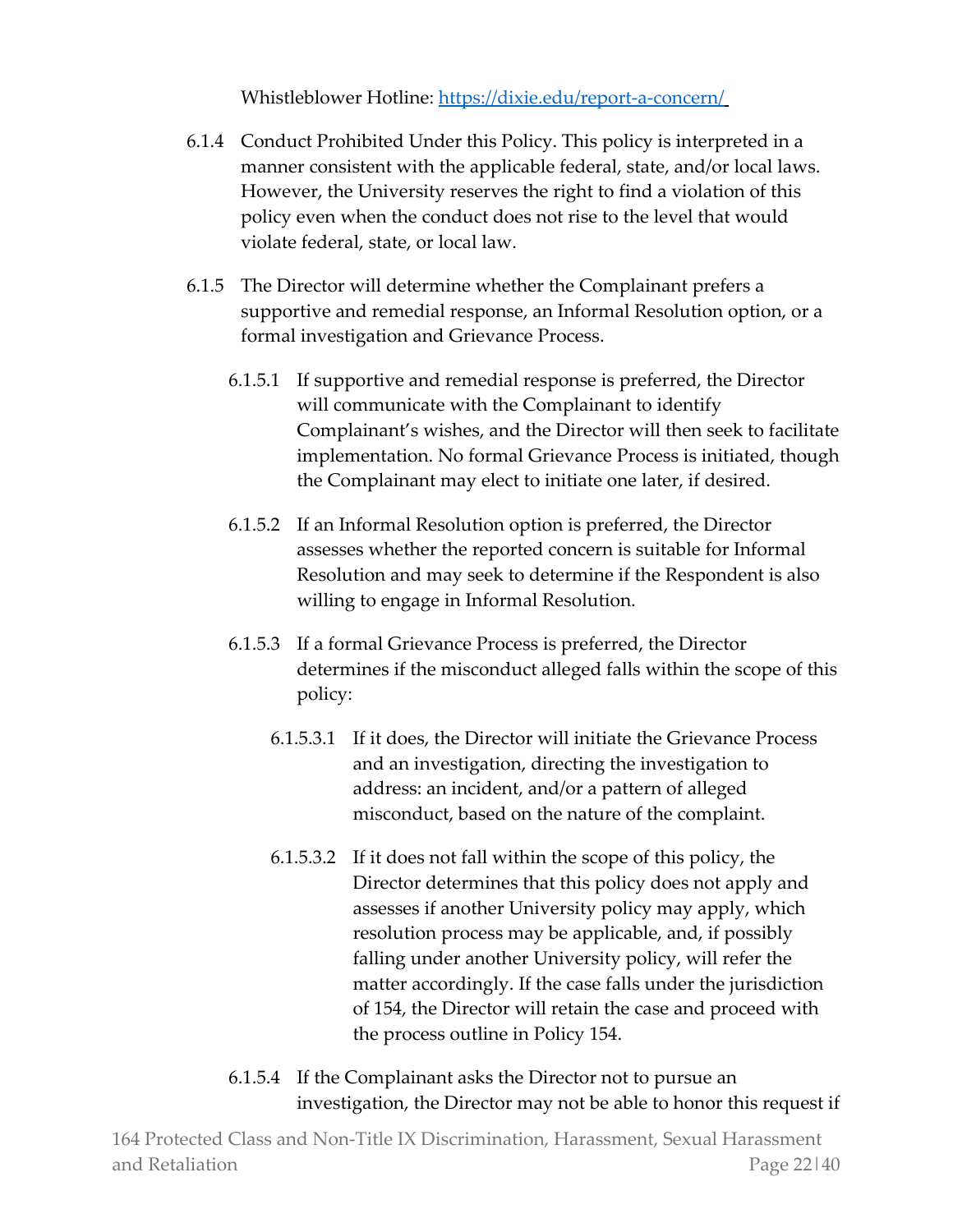doing so would prevent the University from meeting its obligations and responsibilities as indicated throughout this policy.

- 6.1.6 Immediate Removal: The Director may use sole discretion, or confer with the University's Crisis Assessment Risk and Evaluation (CARE) team, to determine whether a Respondent must be removed from one or more University education programs, employment, or activities on an emergency basis as an immediate threat to the physical health or safety of any University Community Member arising from the allegations of misconduct. The Director may take immediate action when necessary to secure the physical health and/or safety of a Complainant. At the time that an Immediate Removal is imposed, the Director will inform the Respondent of the Immediate Removal action and the reason(s) for the action, and inform the Respondent that a meeting will take place to review the Immediate Removal.
	- 6.1.6.1 Immediate Removal Meeting Procedures: As soon as practical, but no later than ten (10) University Business Days from the time the Immediate Removal is imposed, a meeting will take place between the Respondent, the Director, and a University police officer to review the Immediate Removal. The Respondent will have an opportunity at the meeting to demonstrate to the Director and the University police officer why the Immediate Removal should not continue. An Advisor for the Respondent may accompany the Respondent to this meeting as a support person, but the Advisor may not actively participate in the meeting.
	- 6.1.6.2 Based on a reasonable evaluation of the information presented by the Respondent at the meeting, the Director will notify the Respondent within 48 hours of the meeting of the Director's decision to remove, sustain, or modify the Immediate Removal.
	- 6.1.6.3 Non-Student Employee Leave: A non-student employee Respondent may be placed on paid administrative leave in accordance with this policy.

## 6.2 Informal Resolution

6.2.1.1 Informal Resolution: At any time prior to reaching a determination regarding responsibility, the University may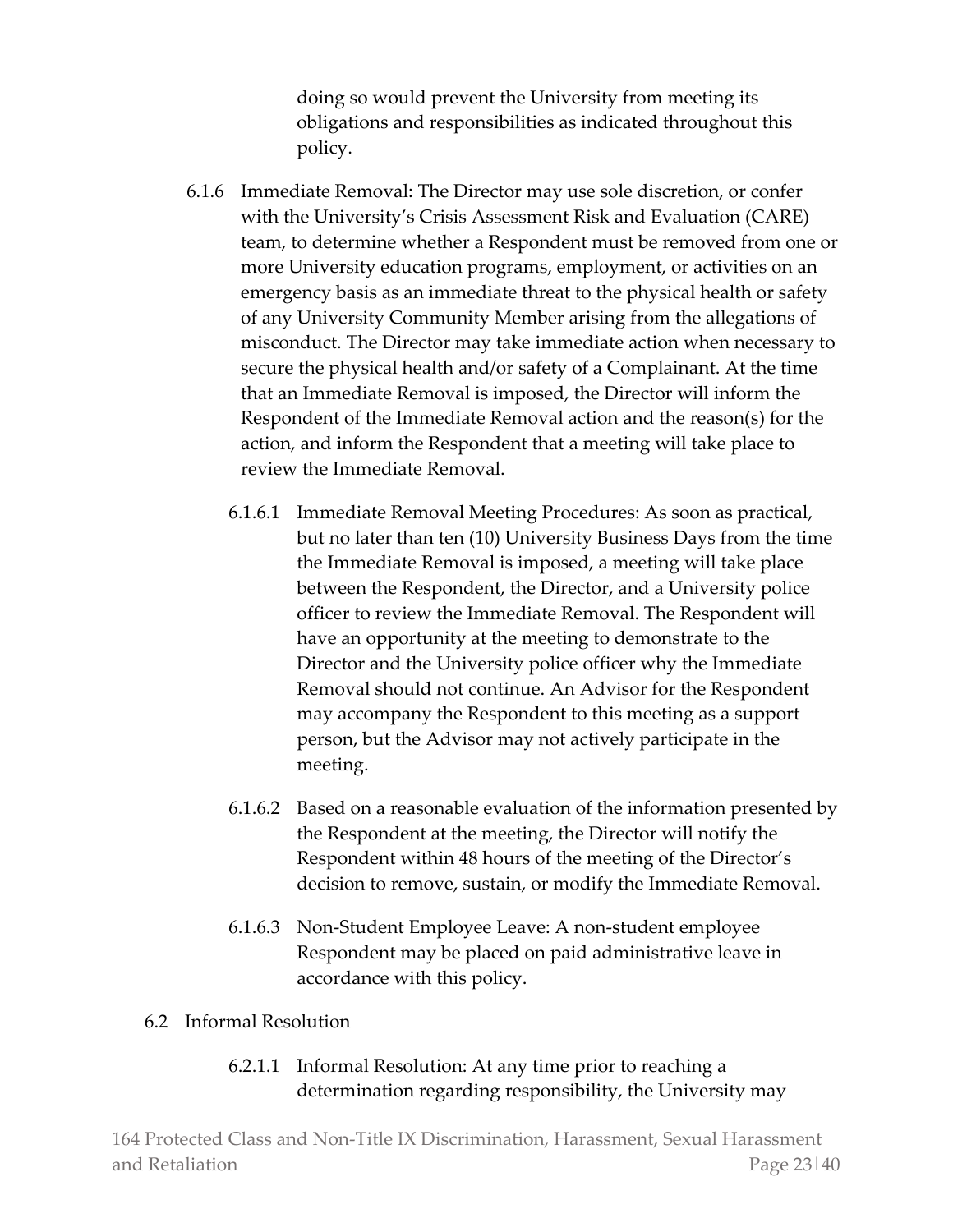facilitate an Informal Resolution process, such as mediation, that does not involve a full investigation and adjudication. The decision to enter into an Informal Resolution will be a voluntary option to the parties, and neither party may be required to enter into such.

- 6.2.1.2 Informal Resolution can include two different approaches: when the parties agree to resolve the matter through an Alternate Resolution (including mediation, restorative justice practices, etc.); or when the Respondent accepts responsibility for violating policy, and desires to accept a sanction and end the resolution process.
- 6.2.1.3 To initiate an Informal Resolution, a Complainant needs to submit a Complaint as defined above. If a Respondent wishes to initiate an Informal Resolution, they should contact the Director to so indicate.
- 6.2.1.4 It is not necessary to pursue an Informal Resolution first in order to pursue a formal Grievance Process, and any party participating in an Informal Resolution can stop the process at any time and begin or resume the formal Grievance Process.
- 6.2.1.5 Prior to implementing Informal Resolution, the University will provide the parties with written notice of the reported misconduct and any sanctions or measures that may result from participating in such a process, including information regarding any records that will be maintained or shared by the University.
- 6.2.1.6 The Director will obtain voluntary, written confirmation that all parties wish to resolve the matter through an Informal Resolution before proceeding and will not pressure the parties to participate in an Informal Resolution.

## 6.2.2 Alternate Resolution

- 6.2.2.1 The Complainant and the Respondent must consent in writing to the use of Alternate Resolution.
- 6.2.2.2 The Director must approve the use of Alternate Resolution. The Director may look to the following factors to assess whether Alternate Resolution may be most successful for all parties: the parties' amenability to Alternate Resolution; likelihood of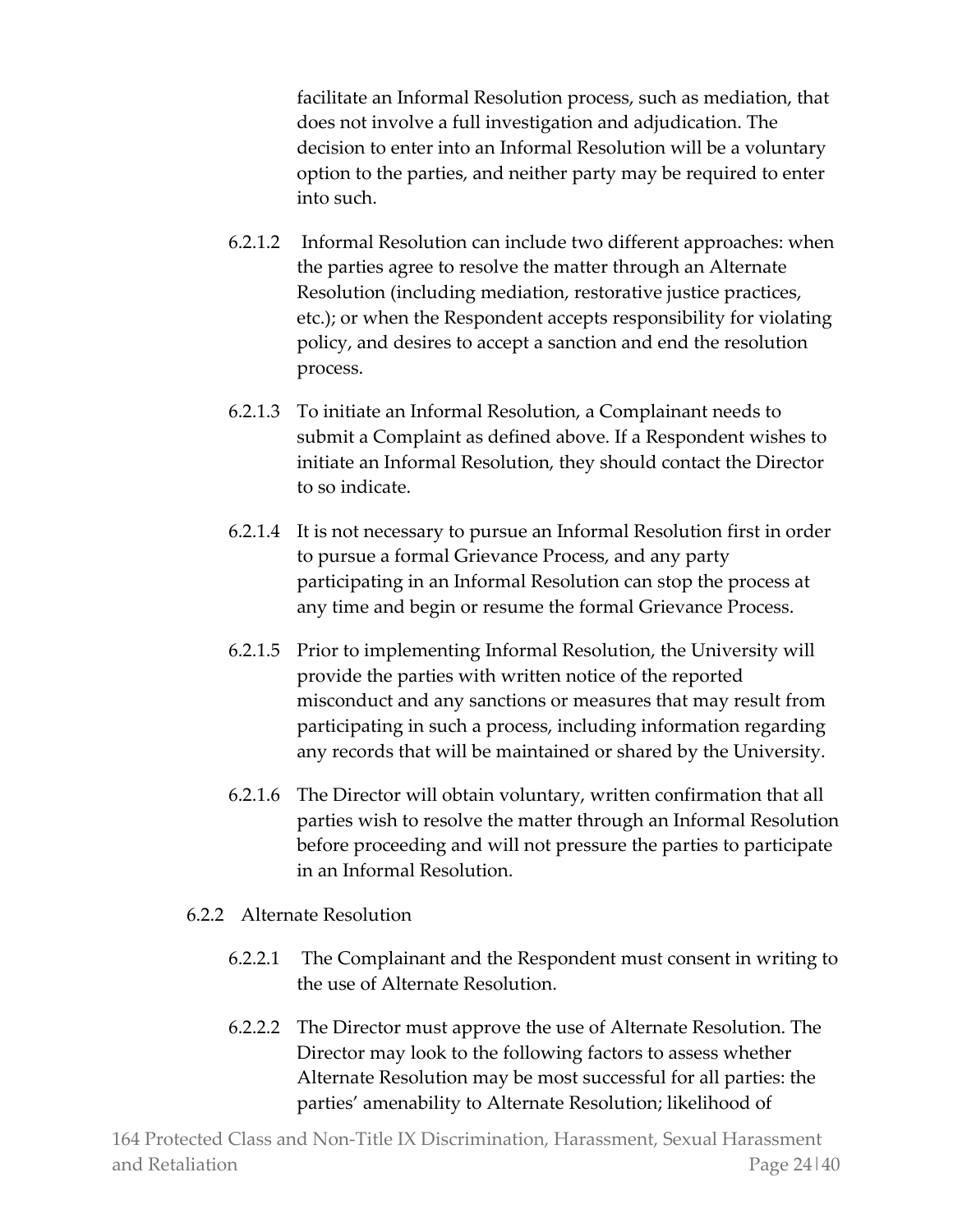potential resolution, taking into account any power dynamics between the parties; the parties' motivation to participate; civility of the parties; cleared violence risk assessment/ongoing risk analysis; disciplinary history; whether an emergency removal is needed; skill of the Alternate Resolution facilitator with this type of complaint; complaint complexity; emotional investment/intelligence of the parties; rationality of the parties; goals of the parties; adequate resources to invest in Alternate Resolution (time, staff, etc.)

- 6.2.2.3 The ultimate determination of whether Informal Resolution is available or successful is to be made by the Director. The Director maintains records of any resolution that is reached, and failure to abide by this resolution agreement may result in appropriate responsive/disciplinary actions. Results of complaints resolved by Informal Resolution or Alternate Resolution are not appealable.
- 6.2.3 Respondent Accepts Responsibility for Alleged Violation(s)
	- 6.2.3.1 The Respondent may accept responsibility for all or part of the alleged policy violations at any point during the resolution process. If the Respondent indicates an intent to accept responsibility for all of the alleged misconduct, the formal Grievance Process will be paused, and the Director will determine whether Informal Resolution can be used according to the criteria in Section 6.3 above.
	- 6.2.3.2 If Informal Resolution is appropriate, the Director will determine whether all parties and the University are able to agree on responsibility, sanctions, and/or remedies. If so, the Director will implement the accepted findings that the Respondent is in violation of this policy and the Director will implement the agreed-upon sanction(s) and/or responsive action(s), in coordination with other appropriate administrator(s), as necessary.
	- 6.2.3.3 This Informal Resolution result is not subject to appeal once all parties indicate their written assent to all agreed upon terms of the Informal Resolution. If the parties cannot agree on all terms of the Informal Resolution, the formal Grievance Process will resume at the same point where it was paused, if the Grievance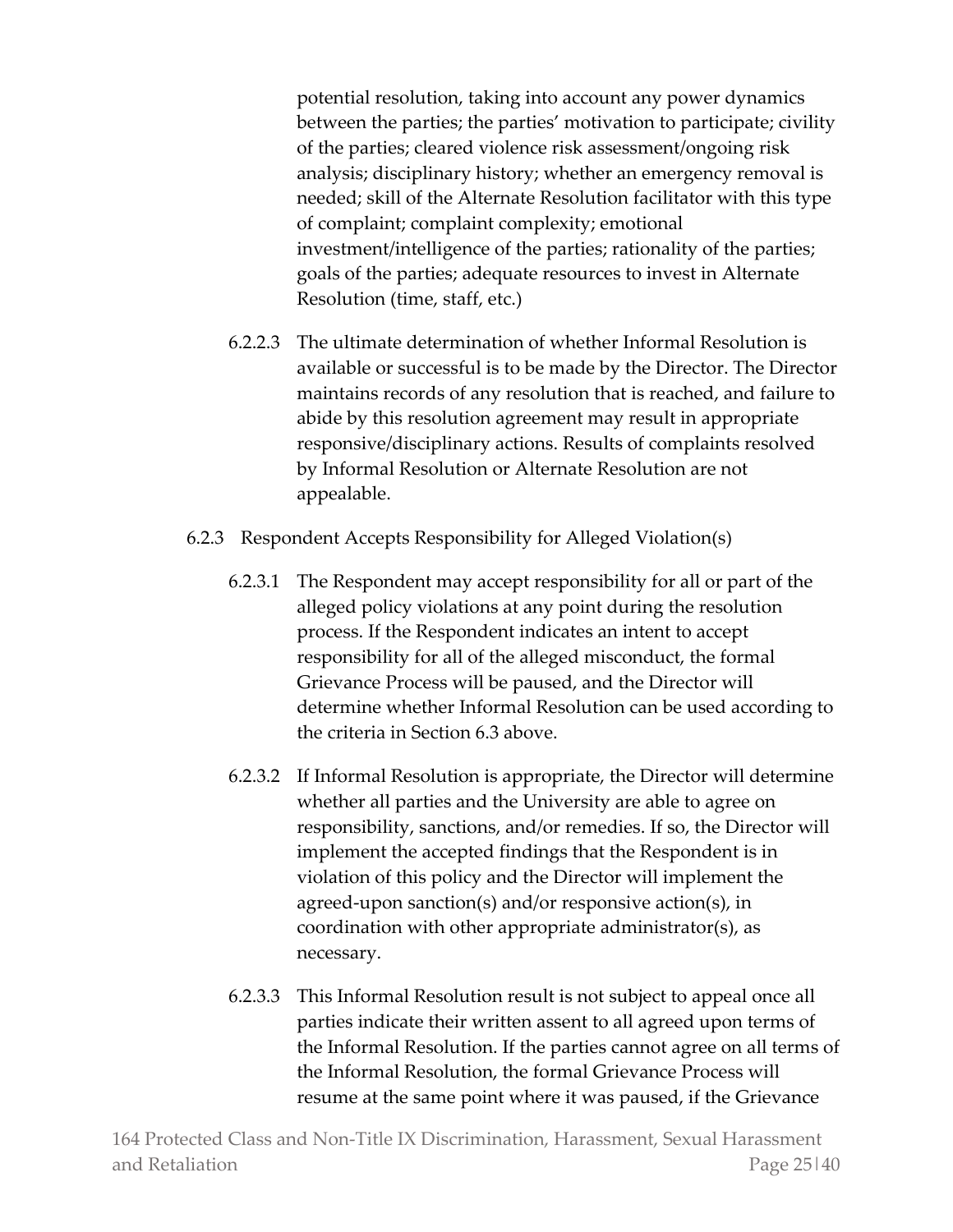Process was commenced.

- 6.2.3.4 When an Informal Resolution is reached, the appropriate sanction(s) or responsive action(s) will be promptly implemented in order to effectively stop the discrimination, harassment, sexual harassment, or retaliation prevent its recurrence, and remedy the effects of the misconduct, both on the Complainant and the University Community.
- 6.3 Grievance Process General Principles
	- 6.3.1 Complainants, Respondents, and witnesses will be treated equitably and with respect throughout the Grievance Proceedings.
	- 6.3.2 No Right to Confront Parties or Witnesses. The Director is not required to conduct evidentiary hearings as part of the Grievance Process. As a result, parties should not anticipate or expect direct confrontation or an opportunity to cross-examine other parties or witnesses. The Director may, in some cases, meet with the parties together if this will facilitate an Informal Resolution.
	- 6.3.3 The Director, investigator, Policy 164 Adjudicator, Sanctioning Board member, and the Appeal Examiner will evaluate all relevant evidence, both inculpatory and exculpatory, objectively and determine credulity without respect to a person's status as Complainant, Respondent, or witness.
	- 6.3.4 Any deadlines or timeframe provided in this policy may be extended by the Director for good cause with written notice to the parties citing the reason(s) for the extension. Good cause may include considerations such as the absence of a party, a party's Advisor, or witness; concurrent law enforcement activity or investigation; or the need for language assistance or accommodation of disabilities.
		- 6.3.4.1 A party may also submit a request for a temporary delay or limited extension to the Director. Any such request should include the reason(s) for the request. If the request is reasonable under the circumstances, the Director may grant the request in whole or part. If no good cause exists, the Director may deny the request in writing.
	- 6.3.5 Any person designated as a Director, investigator, Policy 164 Adjudicator, Sanctioning Board member, or Appeal Examiner shall be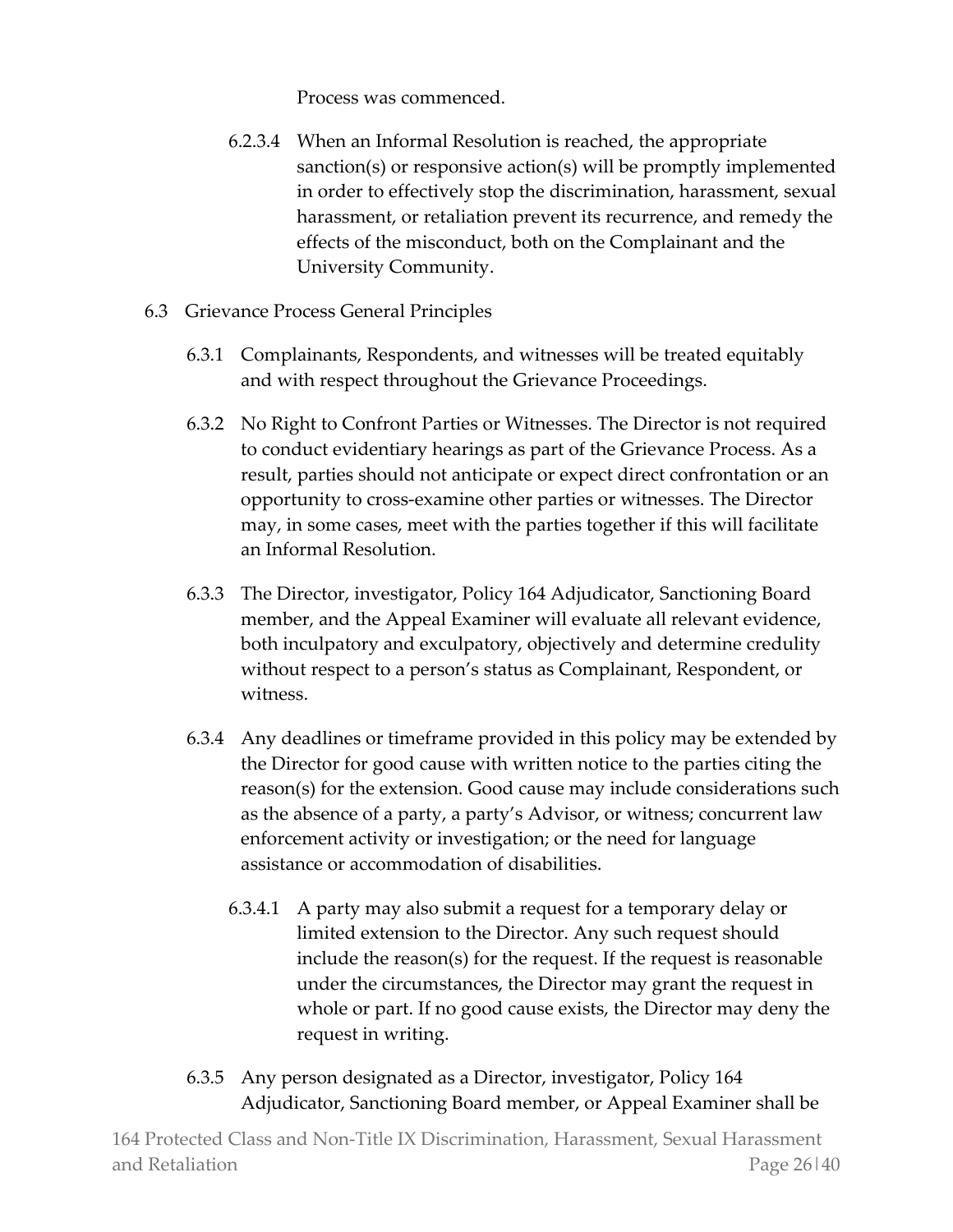free of conflict of interest or bias for or against Complainants or Respondents generally or individually. All potential instances of bias or a conflict of interest must be promptly reported to the Director. The Director will determine whether actual bias or an actual conflict of interest exists by consulting with appropriate University representatives. If the Director is the individual alleged to have bias or a conflict of interest, then a representative from Human Resources will determine whether any bias or conflict of interest exists.

- 6.3.6 Respondents, Complainants, and witnesses shall not knowingly make materially false statements or knowingly submit materially false information during the Grievance Process. However, a determination regarding responsibility alone is not sufficient to conclude that any individual proffered a material falsehood.
- 6.3.7 Complainants and Respondents shall have Supportive Measures made available and be given the opportunity to request modifications necessary for physical and/or emotional safety.
- 6.3.8 After a Complaint is received by the Director, the Complainant shall be instructed by the Director to provide and preserve all corroborating or potentially relevant evidence in any format, and to provide a list of potential witness names and contact information if available.
- 6.3.9 The University will provide written notice (with sufficient time for the party to prepare to participate) of the date, time, location, participants, and purpose of all investigative interviews or other meetings.
- 6.3.10 Consolidation of Complaints. The University may consolidate Complaints against more than one Respondent, or by more than one Complainant against one or more Respondents, or by one party against the other party, where the allegations of Protected Class or Non-Title IX Discrimination, Harassment, Sexual Harassment, or Retaliation arise out of the same facts or circumstances.
- 6.4 Investigation
	- 6.4.1 Every University Community Members must fully cooperate with the University's procedures and processes under this policy. In some circumstances, a refusal to cooperate by a University Community Member may result in discipline.
	- 6.4.2 After the Director determines that a Complaint falls within the scope of

164 Protected Class and Non-Title IX Discrimination, Harassment, Sexual Harassment and Retaliation **Page 27** and Retaliation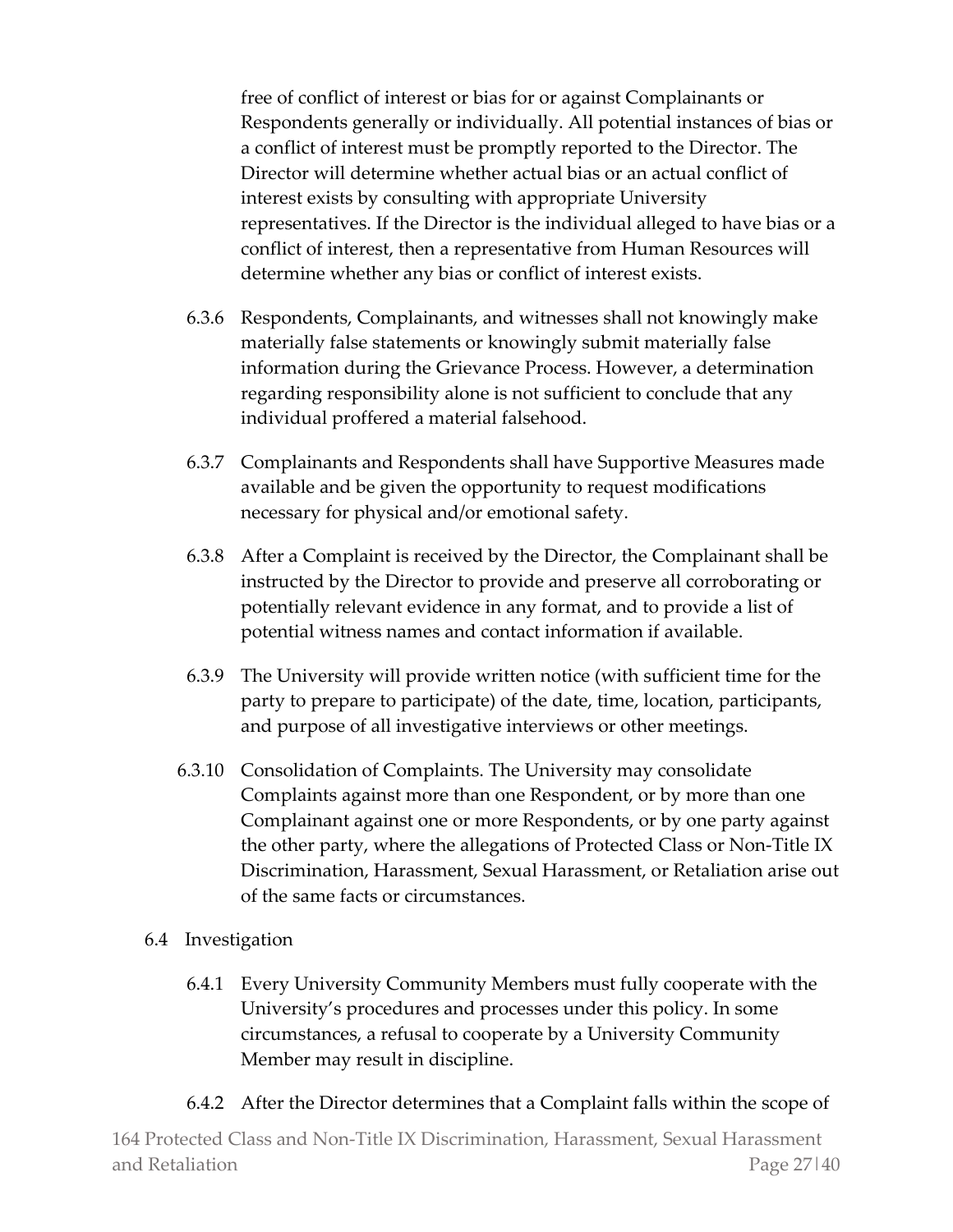this policy and determines that it cannot be resolved through the Informal Resolution Process, the University will conduct a thorough, impartial investigation by interviewing witnesses, collecting documentary evidence, and preparing a written report of relevant evidence. The purpose of the investigation is to gather all relevant evidence and prepare an Investigation Report for the Policy 164 Adjudicator The burden of gathering evidence rests on the University and not on the parties. The University reserves the right to retain an external investigator to conduct the investigation following this policy. The University strives to complete all investigations within sixty (60) University Business Days, however, an investigation may take longer depending on the nature, extent, and complexity of the allegations, availability of witnesses, police involvement, and/or other circumstances. The process proceeds as follows:

- 6.4.2.1 The Director will assign the Complaint to an internal or external investigator who has no apparent conflict of interest. If the Director determines an assigned investigator has a conflict of interest or is otherwise unavailable, the Director may assign the Complaint to another investigator.
- 6.4.3 Notice of Investigation: Upon initiating an investigation, the Director will provide the parties with a Notice of Investigation, with copies of this policy and the Complaint. The Notice of Investigation shall include:
	- 6.4.3.1 A meaningful summary of the allegations;
	- 6.4.3.2 The identity of the parties involved (if known);
	- 6.4.3.3 The precise misconduct being alleged;
	- 6.4.3.4 The date and location of the alleged incident(s) (if known);
	- 6.4.3.5 The specific policy sections implicated;
	- 6.4.3.6 A description of the applicable procedures;
	- 6.4.3.7 A statement of the potential sanctions/responsive action(s) that could result;
	- 6.4.3.8 A statement that the University presumes the Respondent is not responsible for the reported misconduct unless and until the evidence supports a different determination;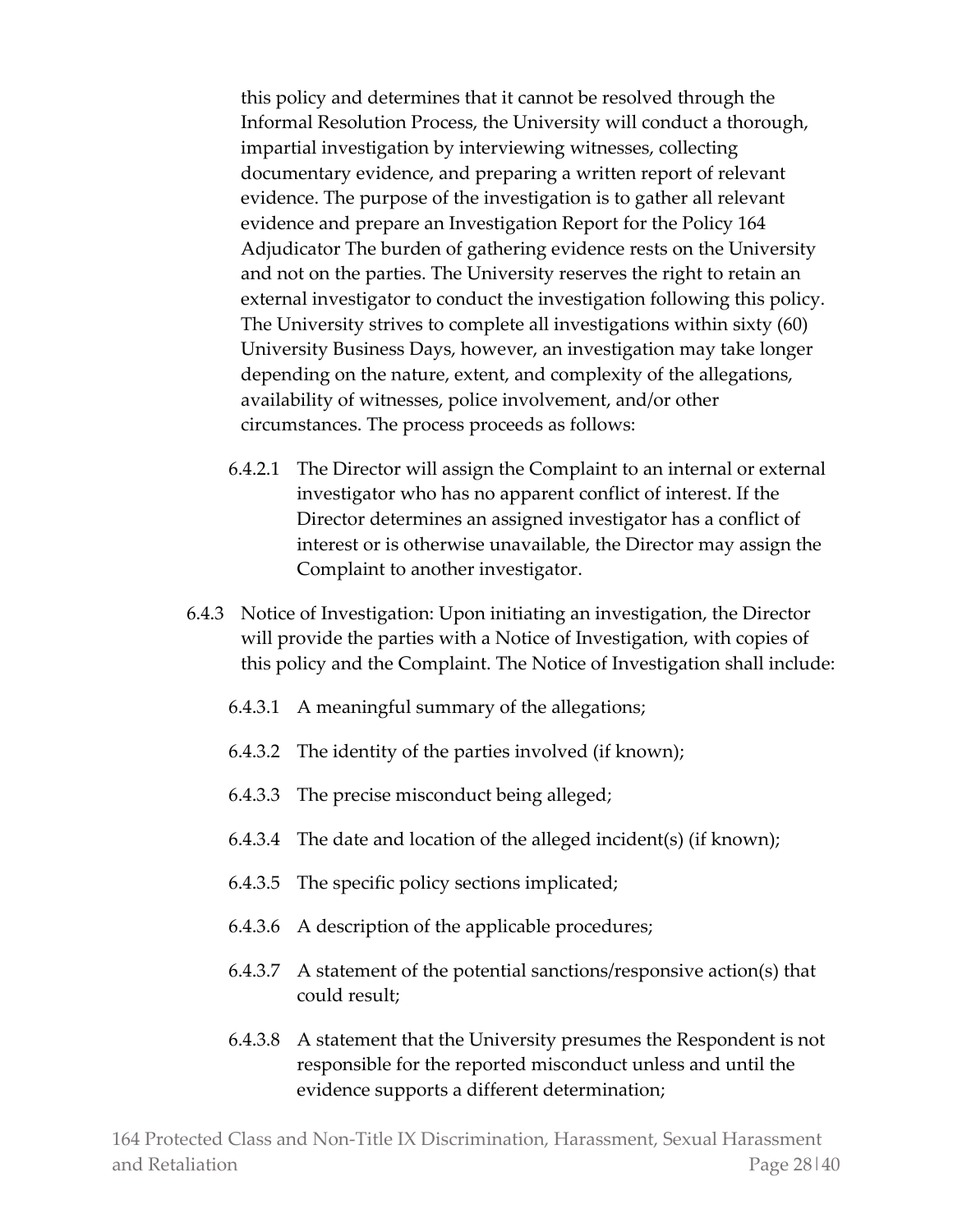- 6.4.3.9 A statement about the University's policy on retaliation;
- 6.4.3.10 Information about the privacy of the process;
- 6.4.3.11 A statement informing the parties that this policy prohibits knowingly false statements, including knowingly submitting false information during the resolution process;
- 6.4.3.12 Information on the right for each party to have an advisor of their choosing for the sole purpose of providing support to the party;
- 6.4.3.13 The name of the investigator(s);
- 6.4.3.14 Instructions to notify the Director upon receipt of the Notice of Investigation of any perceived conflict of interest or bias that the assigned investigator(s) may have; and
- 6.4.3.15 An instruction to preserve any evidence that may be related to the allegation(s).
- 6.4.4 Amendments and updates to the Notice of Investigation may be made as the investigation proceeds and more information becomes available regarding the addition or dismissal of various allegations.
- 6.4.5 The Notice of Investigation will be written and may be delivered by one or more of the of the following methods: in person, mailed to the local or permanent address(es) of the parties as indicated in official University records, or emailed to the parties' University-issued email or designated accounts. Once mailed, emailed, and/or received in-person, notice will be presumptively delivered. If the Notice of Investigation is delivered in person, Respondent will be instructed to schedule an initial interview at a later date in order to allow Respondent sufficient time to secure an advisor and fully consider and understand the information provided in the notice.
	- 6.4.5.1 An investigator may conduct all, or any part of, an investigation by in-person communication or the use of audio or virtual technology.
	- 6.4.5.2 Flexibility of Investigative Process. Most investigations will follow similar steps, but the order of those steps may vary. For example, a Complainant's witnesses or Respondent's supervisor might be interviewed before the Respondent.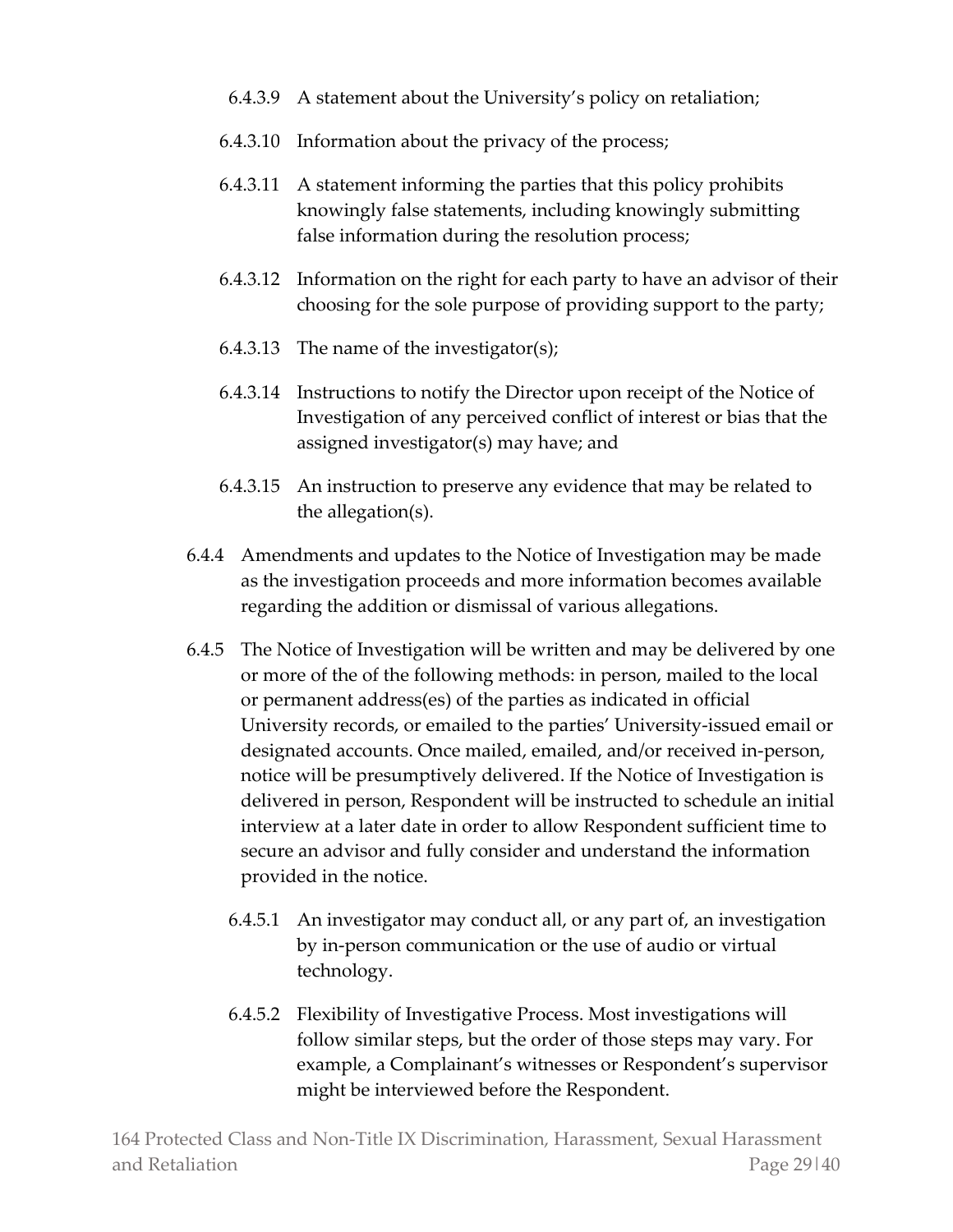- 6.4.5.3 The University shall not access, consider, disclose, or otherwise use a party's records that are made or maintained by a physician, psychiatrist, psychologist, or other recognized professional or paraprofessional acting in the professional's or paraprofessional's capacity, or assisting in that capacity, and which are made and maintained in connection with the provision of treatment to the party, unless the University obtains the party's voluntary, written consent to do so for the Grievance Process under this policy.
- 6.4.5.4 Advisors and witnesses will be instructed by the investigator(s) that the University expects them to maintain the privacy of the information learned due to their participation in the process. This information may not be shared with a Third Party or any other person or group, disclosed publicly, or used for purposes not explicitly authorized by the University.
- 6.4.6 The University presumes the Respondent is not responsible for the alleged misconduct until a determination regarding responsibility is made at the conclusion of the Grievance Process.
- 6.4.7 The University will provide an equal opportunity for the parties to identify relevant witnesses for the investigator to contact, including fact and expert witnesses, and to provide other inculpatory and exculpatory evidence to the investigator.
- 6.4.8 Each party may choose to be accompanied by an advisor of the party's choice, who may be an attorney (at the party's own expense), to any related meeting or proceeding during the investigation. The advisor may not disrupt a meeting or other proceeding or speak on behalf of the party. If an advisor is disruptive, the advisor may be excluded from the meeting and future meetings or proceedings. The sole role of the advisor will be to privately consult with the party.
- 6.4.9 At any time before or during the investigation, an investigator may recommend that the University provide Supportive Measures to a party or witness. Any individual's intentional interference with Supportive Measures may be considered retaliation and a separate violation of this policy.
- 6.4.10 If either party fails to participate in the investigation, the investigator may still proceed with the investigation and make factual findings without the response or participation of that party, or the University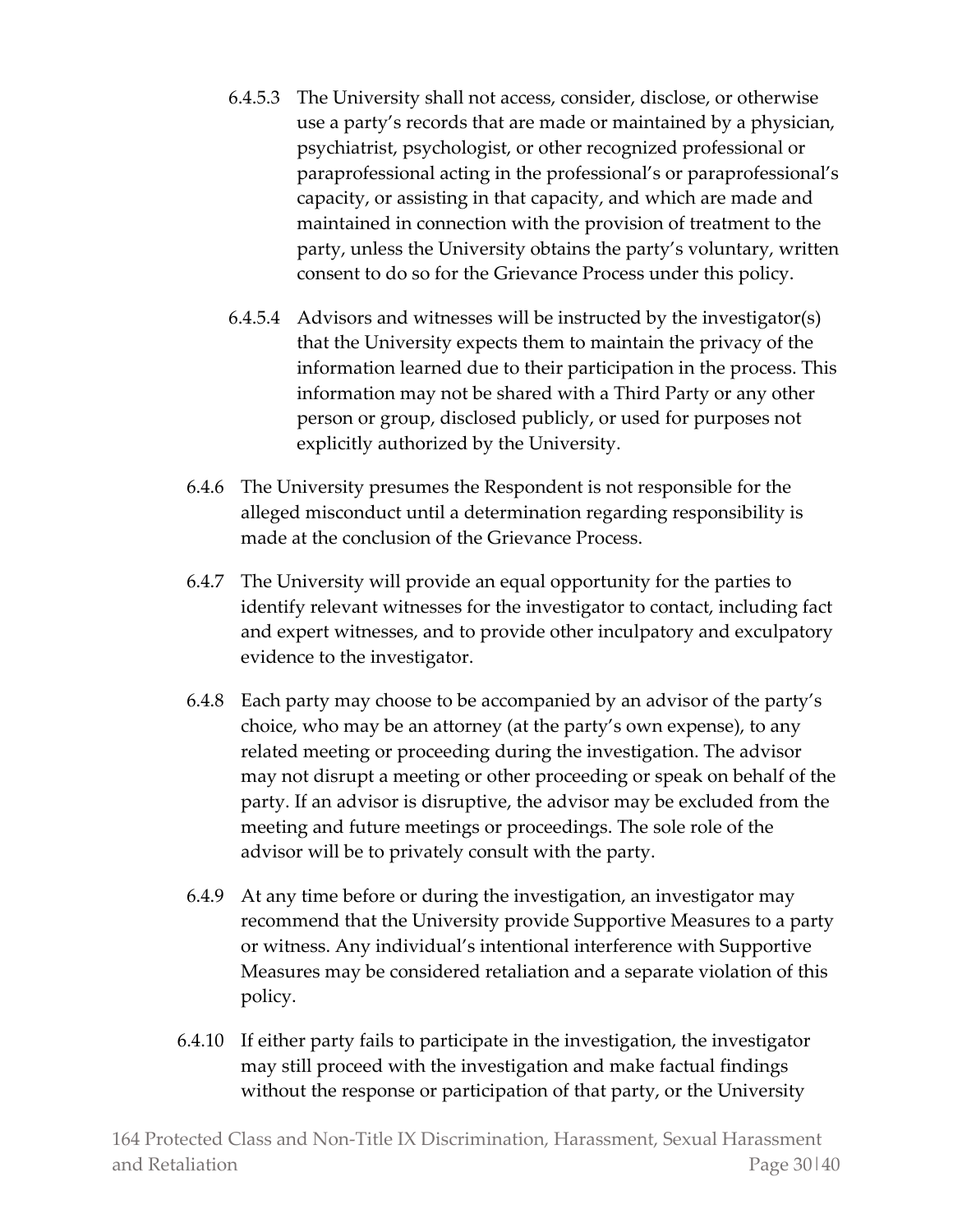may dismiss the case.

- 6.4.11 The University will provide each party an equal opportunity to inspect and review any evidence obtained as part of the investigation that is directly related to the allegations raised in the Complaint, including all inculpatory or exculpatory evidence, so that each party can meaningfully respond to the evidence prior to the conclusion of the investigation.
- 6.4.12 If, at any point during the investigation, the University determines a need to investigate allegations not included in the Complaint, the University must provide notice of additional allegations to the parties, if known.
- 6.4.13 Upon conclusion of the investigative fact-finding, the investigator shall prepare a Draft Investigative Report that summarizes the Complainant's allegations and Respondent's responses, summarizes the relevant evidence and the material witnesses supporting or opposing the allegation(s), and includes preliminary factual findings.
- 6.4.14 Before the Draft Investigative Report is finalized as the Final Investigative Report, the investigator(s) will issue a written Notice of Opportunity to Review Draft Investigative Report and Evidence, attaching a copy of the Draft Investigative Report in a secure electronic format or hard copy format, which notifies the parties and their advisors of their equal opportunity to review any evidence obtained as part of the investigation that is directly related to the allegations in the Complaint, including evidence upon which the University does not intend to rely in reaching a determination of responsibility, whether inculpatory or exculpatory.
- 6.4.15 Any effort, by either party to distribute, reproduce, alter, post, or otherwise circulate the investigate summary may result in a charge of a violation of this policy and may result in a policy violation determination and sanctions pursuant to the process outlined in this policy.
- 6.4.16 The parties may submit a written response to the investigator via email within ten (10) University Business Days of the date of the Notice of Opportunity to Review Draft Investigative Report and Evidence. This is the parties' final opportunity to submit any additional information or witnesses. In the absence of good cause, an investigator shall not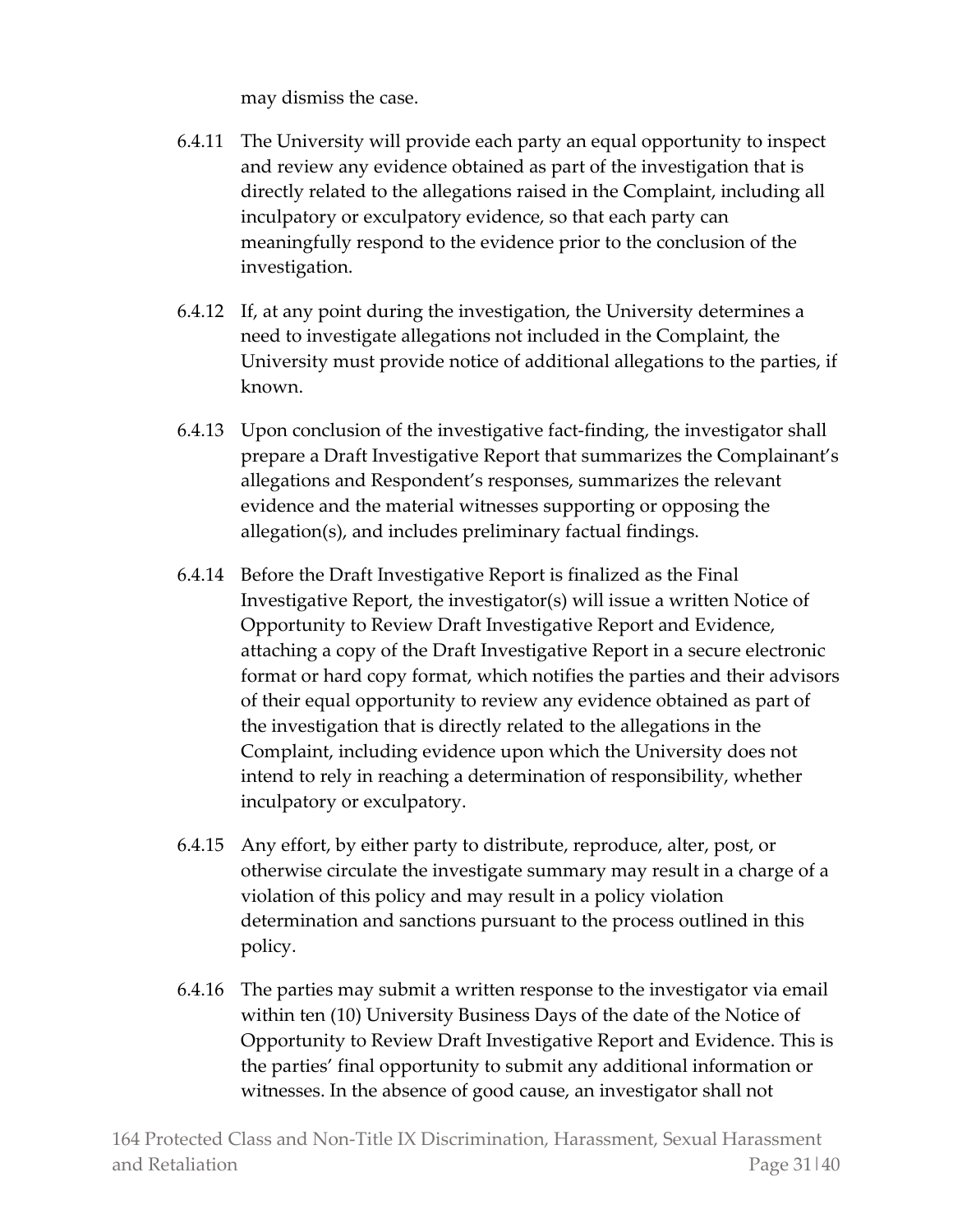consider information discoverable through the exercise of due diligence that is not provided to the investigator(s) at this juncture. The investigator(s) shall consider any written response, information, or evidence provided by the parties.

- 6.4.17 Within seven (7) University Business Days of the expiration of the parties' written response period, the investigator(s) will prepare a proposed Final Investigative Report that contains a statement of the factual allegations and the positions/responses of the parties; fairly summarizes all of the relevant evidence; contains the names of material witnesses; and describes the procedural steps taken during the investigation. If an investigation involves multiple complainants, multiple respondents, or both, the investigator(s) may prepare a single Final Investigative Report.
- 6.4.18 Within three (3) University Business Days of the investigator's completion of the proposed Final Investigative Report, the Director or designee shall review and approve the report to ensure compliance with this policy.
- 6.4.19 Once the Final Investigative Report is reviewed and approved by the Director or designee, it shall be provided by the investigator to the parties, in a secure electronic transmission or hard copy format and simultaneously submitted to the Policy 164 Adjudicator.
- 6.5 Policy Violation Finding(s) and Written Determination
	- 6.5.1 The Policy 164 Adjudicator will review the Final Investigative Report and may review the evidence provided to the investigator during the investigation. After reviewing the Final Investigative Report and any evidence which the Adjudicator deems necessary to reach a determination, the Policy 164 Adjudicator shall make a finding based on the Preponderance of the Evidence with respect to each alleged policy violation. Each finding will be one of the following: "responsible", "not responsible" or "insufficient evidence".
	- 6.5.2 The Policy 164 Adjudicator will the prepare a Written Determination which must include:
		- 6.5.2.1 Identification of the allegations potentially constituting a violation of this policy;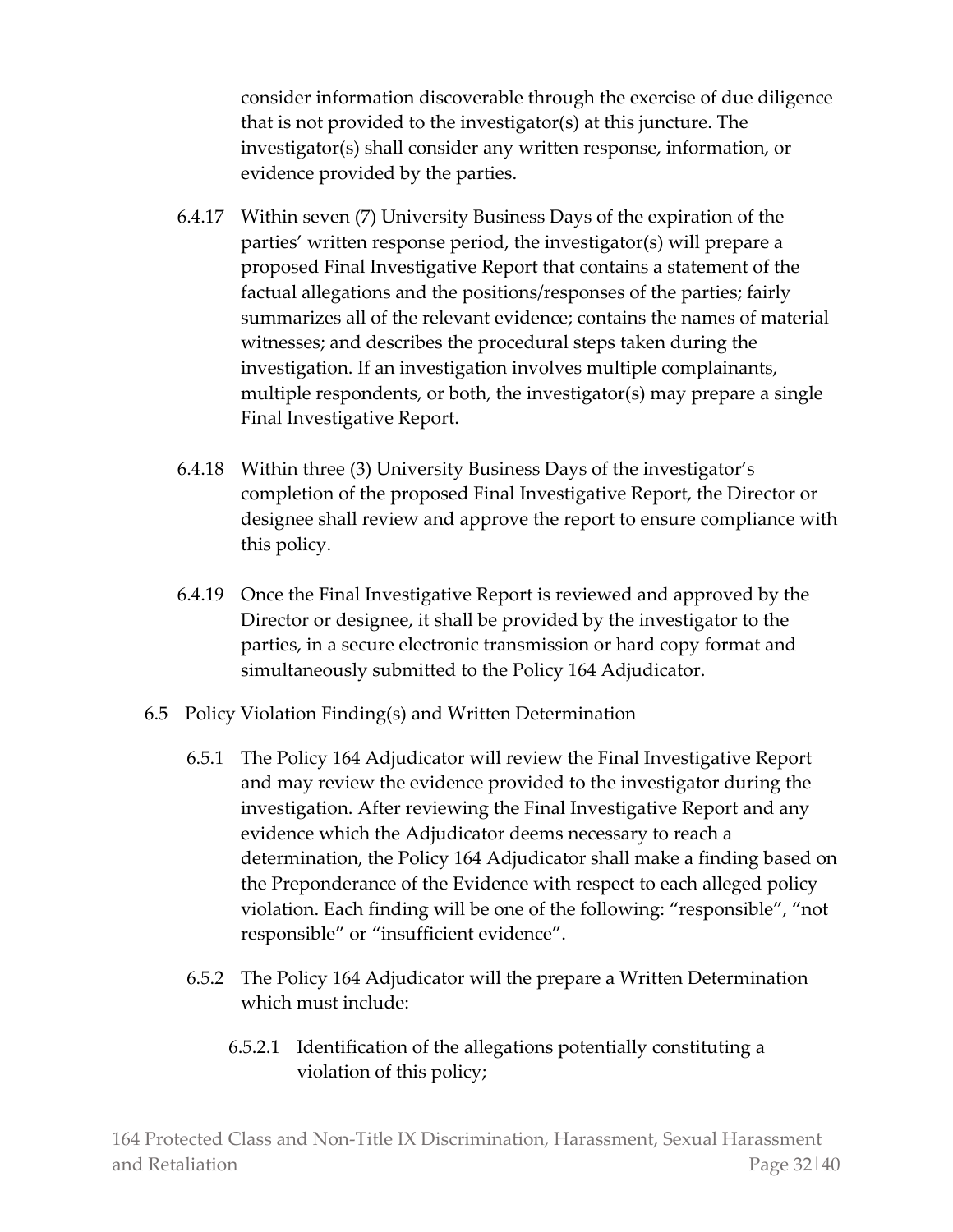- 6.5.2.2 A description of the procedural steps taken from the receipt of the Complaint through the Written Determination, including any notifications to the parties, interviews with the parties and witnesses, and methods used to gather other evidence;
- 6.5.2.3 Findings of fact supporting the Written Determination;
- 6.5.3 Conclusions regarding the application of this policy to the facts;
	- 6.5.3.1 A statement of, and rationale for, the result as to each allegation, including a determination regarding responsibility.
- 6.5.4 The University's procedures and permissible bases for the Complainant and Respondent to appeal.
- 6.5.5 The Policy 164 Adjudicator will provide the Written Determination to the Director and to the parties simultaneously via email within ten (10) University Business Days of receipt of the Final Investigative Report from the Director.
- 6.5.6 The Written Determination regarding responsibility becomes final when the Appeal Outcome is final or the time to appeal has passed without an appeal being filed. If the Policy 164 Adjudicator determines that the findings of fact do not support a violation of this policy, the Complainant may appeal this determination to an Appeal Examiner as outline in Section 10 of this policy. If the Policy 164 Adjudicator determines that the findings of fact do support the determination of a violation of this policy, Respondent may appeal this determination to an Appeal Examiner(s) after the issuance of the Sanctioning Decision.

## 6.6 Sanctions

- 6.6.1 Sanctions for Students
	- 6.6.1.1 If the Respondent is a student and a policy violation has been determined, a copy of the Final Investigative Report and the Written Determination will be sent to the Dean of Students or designee. The Dean of Students or designee will convene a Sanctioning Board to determine appropriate sanctions. The Sanctioning Board will use their best efforts to complete the sanctioning process within fifteen (15) University Business Days.
	- 6.6.1.2 The Sanctioning Board will set a date for a Sanctioning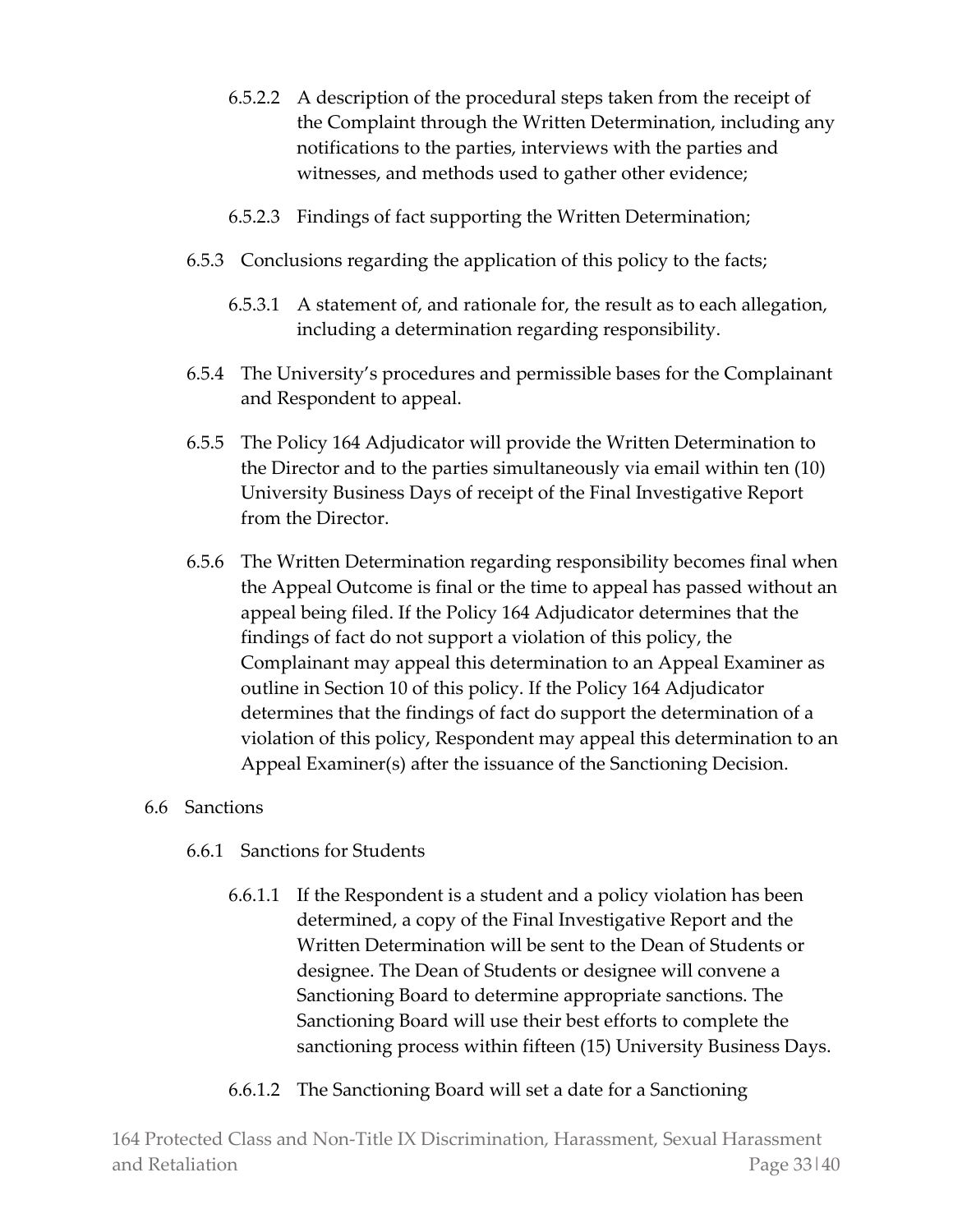Conference. The Sanctioning Board will consist of three (3) to five (5) employees who receive annual training on Protected Class and Non-Title IX Discrimination, and Harassment, Sexual Harassment, and Retaliation.

- 6.6.1.2.1 The Dean of Students or designee will send a copy of the Notice of Sanctioning Conference to the Complainant and the Respondent via email no later than ten (10) University Business Days prior to the Sanctioning Conference date. Complainant and Respondent are notified in the Notice of Sanctioning Conference that they have an opportunity to meet individually with the Dean of Students or designee for a Pre-Sanctioning Conference meeting.
- 6.6.1.2.2 Each party has two (2) University Business Days from the date the Notice of Sanctioning Conference is emailed to challenge any of the Sanctioning Board members on the ground of perceived bias. To challenge a Sanctioning Board member, a party must submit a concise written statement (no more than one page) stating the reason(s) for the challenge and why the Sanctioning Board member is perceived to be biased against the party. The Dean of Students or designee will review any challenges received and determine if the challenged Sanctioning Board member needs to be replaced.
- 6.6.1.3 Pre-Sanctioning Conference Procedures
	- 6.6.1.3.1 Each party may contact the Office of the Dean of Students to arrange a meeting with the Dean of Students or designee prior to the.
	- 6.6.1.3.2 Both parties may submit a written impact statement to the Sanctioning Board, due at least five (5) University business days prior to the day of the Sanctioning Conference.
	- 6.6.1.3.3 A Pre-Sanctioning Conference packet, which will include a summary of the Sanctioning Conference process and the parties' written impact statements (if submitted by the parties), will be made available to both parties and the Sanctioning Board members at least two (2) University Business Days prior to the scheduled Sanctioning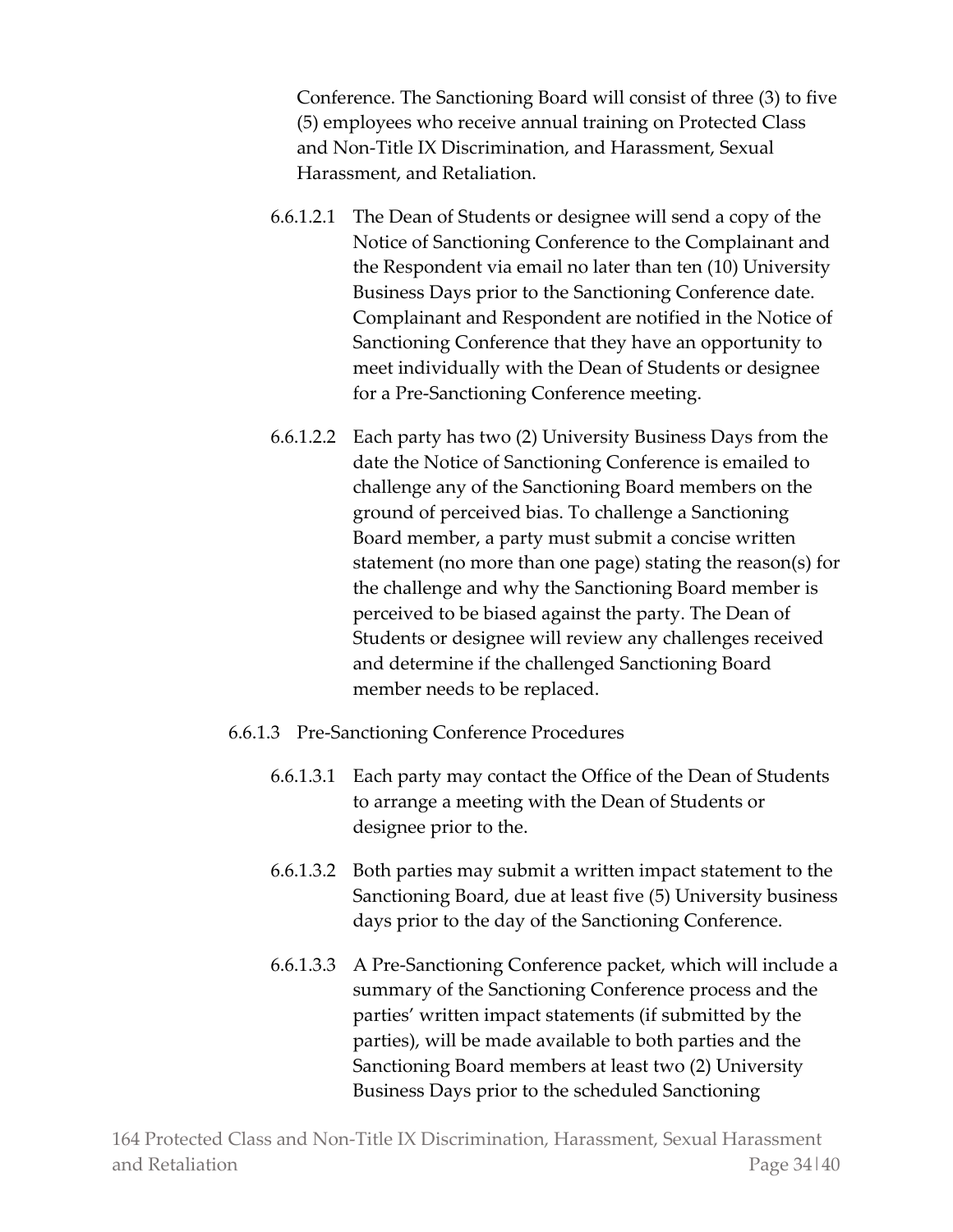Conference. The Sanctioning Board will also be provided the Final Investigation Report, and the Written Determination in their Pre-Sanctioning packets.

## 6.6.2 Advisors

6.6.2.1 Each party is permitted one (1) Advisor to accompany the party at the Sanctioning Conference. No less than two (2) University Business Days prior to the Sanctioning Conference, each party intending to have an Advisor present at the Sanctioning Conference must submit to the Dean of Students or designee written notice identifying who will accompany them as their advisor. The role of advisors is limited under applicable provisions of this policy.

# 6.6.3 Sanctioning Conference

- 6.6.3.1 Participation in the Sanctioning Conference is voluntary for both Complainant and Respondent. The Sanctioning Conference will proceed with or without participation of one or both parties.
- 6.6.3.2 Each party present has an opportunity to make a brief (no more than ten (10) minutes) verbal statement to the Sanctioning Board.
- 6.6.3.3 The Sanctioning Board may ask questions of each party present at the Sanctioning Conference.
- 6.6.3.4 Parties will not be in the Sanctioning Conference room at the same time. When a party is not in the Sanctioning Conference room, that party will be able to listen to the Sanctioning Conference proceedings via phone or electronic means from a separate room.
- 6.6.3.5 At the conclusion of the parties' verbal statements, if any, the Sanctioning Board will have the option to ask questions of the parties or of the Dean of Students. The Sanctioning Board will then deliberate regarding the appropriate sanction(s) for the violation of this policy. Sanctions may include, but are not limited to, educational activities or experiences, loss of privileges, restorative justice measures, service projects, substance abuse and/or mental health care referrals, suspension or expulsion. Decisions of the Sanctioning Board are determined by a simple majority vote. To assist the Sanctioning Board in its deliberations,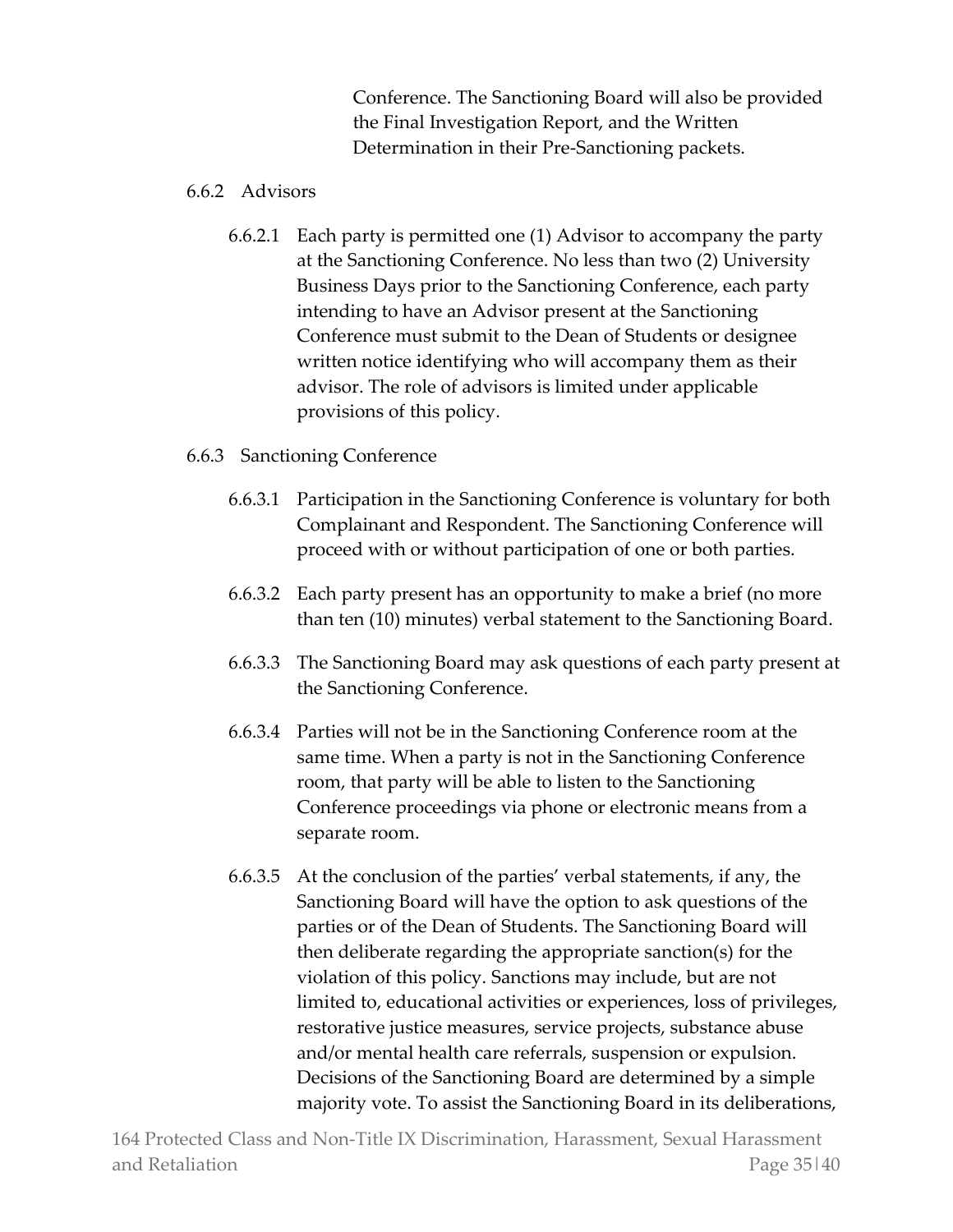the Dean of Students or designee may provide the Sanctioning Board with University precedent in similar cases, as well as Respondent's history of conduct and prior sanctions, if any.

- 6.6.4 Within ten (10) University Business Days after the Sanctioning Conference, the Sanctioning Board chair will notify the Director or designee in writing of the Sanctioning Decision imposed by the Sanctioning Board. The Director or designee will then notify the parties and the Dean of Students or designee via email of the Sanctioning Board's Decision within two (2) University Business Days of receiving such notification from the Sanctioning Board.
- 6.6.5 The Dean of Students or designee will communicate with the Respondent and track and document the completion of any sanction(s), and report completion of the sanction(s) to the Director.
- 6.6.6 Sanctions for Employees
	- 6.6.6.1 If the Respondent is a University employee and the Policy 164 Adjudicator determines a policy violation occurred, a summary of policy violation findings will be provided to the Executive Director of Human Resources (or designee) and the Respondent's supervisor who will together, in consultation with the Director, determine what, if any, disciplinary action is warranted. If disciplinary action is proposed, Human Resources will assist the supervisor in initiating the applicable disciplinary process. Disciplinary and appeal process for University employees are addressed in the following policies:
		- 6.6.6.1.1 Policy 371: "Faculty Termination" (for faculty employees);
		- 6.6.6.1.2 Policy 372 "Corrective and Disciplinary Action" (for faculty and staff employees).

## 6.7 Appeals

- 6.7.1 Either party may appeal the Written Determination and/or the Sanctioning Decision, except that in the case of the Sanctioning Decision of a University employee respondent, as noted in Sections 6.6.6.1 et seq., the disciplinary and appeal process will be governed by Policies 371 and 372 respectively The Appeal Outcome is final.
- 6.7.2 A party may appeal the finding of responsibility or a sanction for any of

164 Protected Class and Non-Title IX Discrimination, Harassment, Sexual Harassment and Retaliation Page 36|40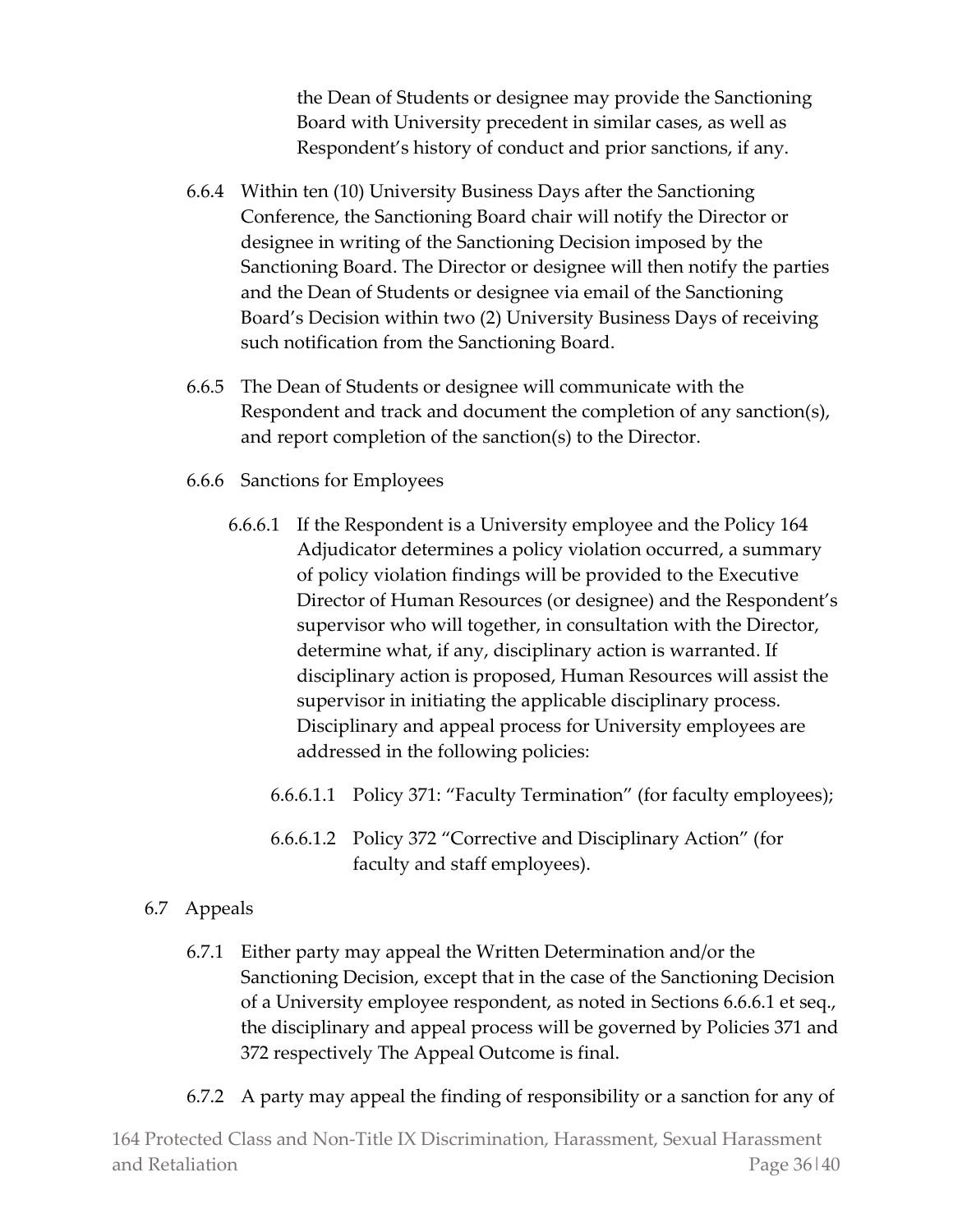the following reasons:

- 6.7.2.1 A substantive procedural error occurred in the investigation or hearing process that significantly impacted the outcome reflected in the Written Determination. A mere deviation from investigative procedures is not a basis for appeal unless significant prejudice is alleged to have resulted due to the procedural deviation.
- 6.7.2.2 New evidence that was not reasonably available at the time of the issuance of the Written Determination or dismissal, which could substantially impact either the determination of whether a violation of this policy occurred or the severity of the sanction.
- 6.7.2.3 The Director, the investigator(s) or the Policy 164 Adjudicator had a conflict of interest or substantiated bias that affected the outcome.
- 6.7.2.4 The outcome was clearly erroneous based on the facts and evidence provided to the Policy 164 Adjudicator.
- 6.7.2.5 The sanctions imposed are substantially disproportionate to the severity of the policy violation(s).
- 6.7.3 The Director must receive a party's written Notice of Appeal within then (10) University Business Days after the issuance of the Written Determination or, in the case there is a finding of responsibility, the party's receipt of the Sanctioning Decision. The Notice of Appeal must outline the ground(s) for the appeal and attach any supporting documentation.
- 6.7.4 Within five (5) University Business Days of the receipt of an appeal, the Director will notify all parties (and for student Respondent cases the Dean of Students or designee, or for employee Respondent cases the Executive Director of Human Resources):
	- 6.7.4.1 That a Notice of Appeal has been filed;
	- 6.7.4.2 An Appeal Examiner(s) has been assigned to consider the appeal;
	- 6.7.4.3 Contact information for the Appeal Examiner(s);
	- 6.7.4.4 That the Director has confirmed that the Appeal Examiner(s) has no known conflict of interest;

164 Protected Class and Non-Title IX Discrimination, Harassment, Sexual Harassment and Retaliation **Page 37|40**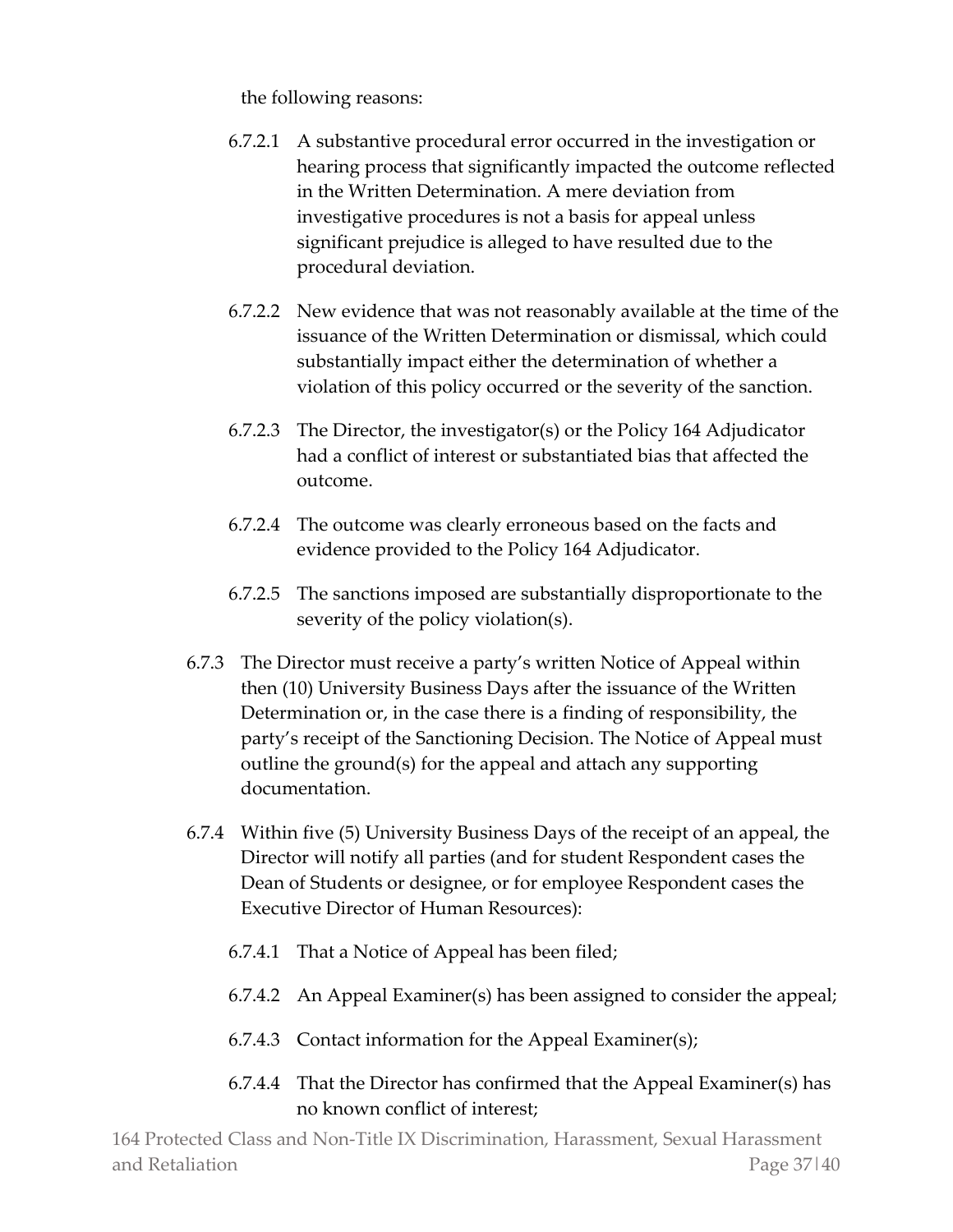- 6.7.5 Within ten (10) University Business Days of the Director sending such notice to the parties, each party may submit a Written Statement on Appeal to the Appeal Examiner(s) supporting or challenging the Written Determination and/or Sanctioning Decision.
- 6.7.6 The Appeal Examiner(s) may review the parties' Written Statements on Appeal, Written Determination, Sanctioning Decision, Final Investigative Report, and all evidence collected during the investigation.
- 6.7.7 The Appeal Examiner(s)'s Written Decision on Appeal may affirm or modify the Written Determination, the Sanctioning Decision, remand the decision to the Policy 164 Adjudicator, order a new investigation, or overturn the Written Determination and/or Sanctioning Decision in whole or in part.
- 6.7.8 The Appeal Examiner(s)'s Written Decision on Appeal is final and concludes the University's process under this policy.
- 6.7.9 Appeal Examiner(s) Composition:
	- 6.7.9.1 A single impartial external Appeal Examiner selected by the Director; or
	- 6.7.9.2 An Appeal Examiner Panel comprised of four University employees: two full-time, tenured faculty members and two fulltime staff members selected jointly by the Director, the Faculty Senate, and the Staff Association to serve a three (3)- year, staggered term, who will have full voting rights.
		- 6.7.9.2.1 Appeal Examiner Panel Chair: One pool member will be randomly selected to chair each Appeal Examiner Panel as necessary; each can vote when selected as chair; each cannot concurrently serve as a chair or member of any other appeal board committee currently convened. Chairs may recuse themselves from any appeal board for any potential conflict of interest or potential bias.
		- 6.7.9.2.2 Appeal Examiner Panelists: A pool of six (6) University employees, three (3) full-time, tenured faculty and three (3) full-time staff will be selected jointly by the Title IX Coordinator, the Faculty Senate, and the Staff Association to serve staggered three (3) year terms as part of an Appeal Examiner Panel pool. Three (3) members will be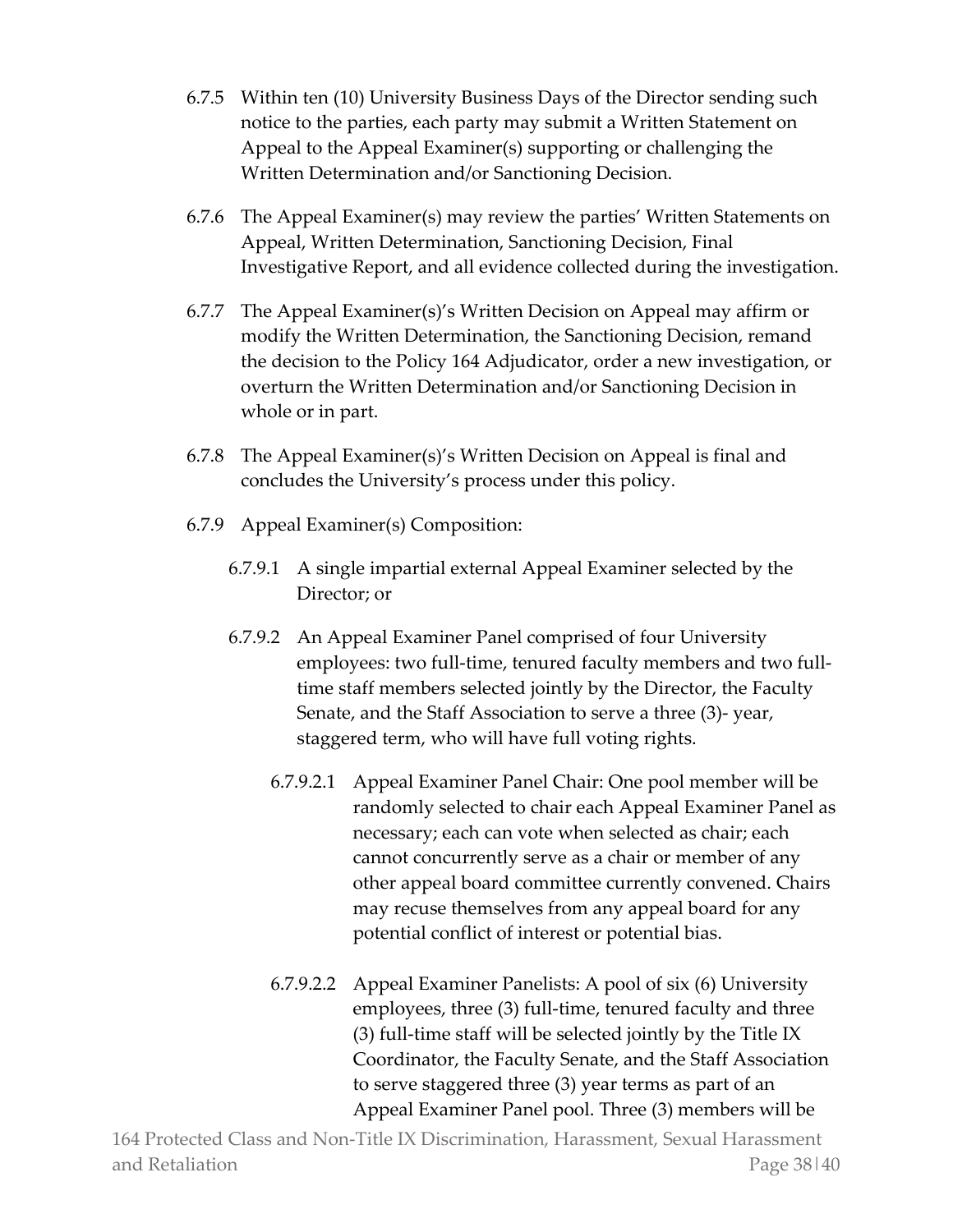randomly selected to serve on a specific Appeal Examiner Panel from the member pool and the chair pool, with each member having the right of recusal for any potential conflict of interest or potential bias.

#### 6.8 Support Services

- 6.8.1 Both Complainant and Respondent will be given information regarding support services, including confidential counseling for students and/or employees. The Director will assist both parties to ensure that they have access to all available support service resources.
	- 6.8.1.1 Office of Equity Compliance and Title IX **HCC** 57[9titleix@dixie.edu](mailto:titleix@dixie.edu%C2%A0) 435-652-7731
	- 6.8.1.2 Office of Ombuds [ombuds@dixie.edu](mailto:ombuds@dixie.edu) Cox 215
	- 6.8.1.3 LGBTQ+ Resource Center [lgbtq@dixie.edu](mailto:lgbtq@dixie.edu) 435-652-7753 Browning Learning Resource Center #207
	- 6.8.1.4 AVP for Campus Diversity & Inclusion Center Director [tasha.toy@dixie.edu](mailto:tasha.toy@dixie.edu) 435-652-7735 Browning 211
	- 6.8.1.5 Booth Wellness Center 435-652-7755 1037 E. 100S.
	- 6.8.1.6 National Suicide Prevention Hotline 1-800-273-TALK
	- 6.8.1.7 Crisis Text Line Text 'Home' to 741741
	- 6.8.1.8 University Police 435-627-4300